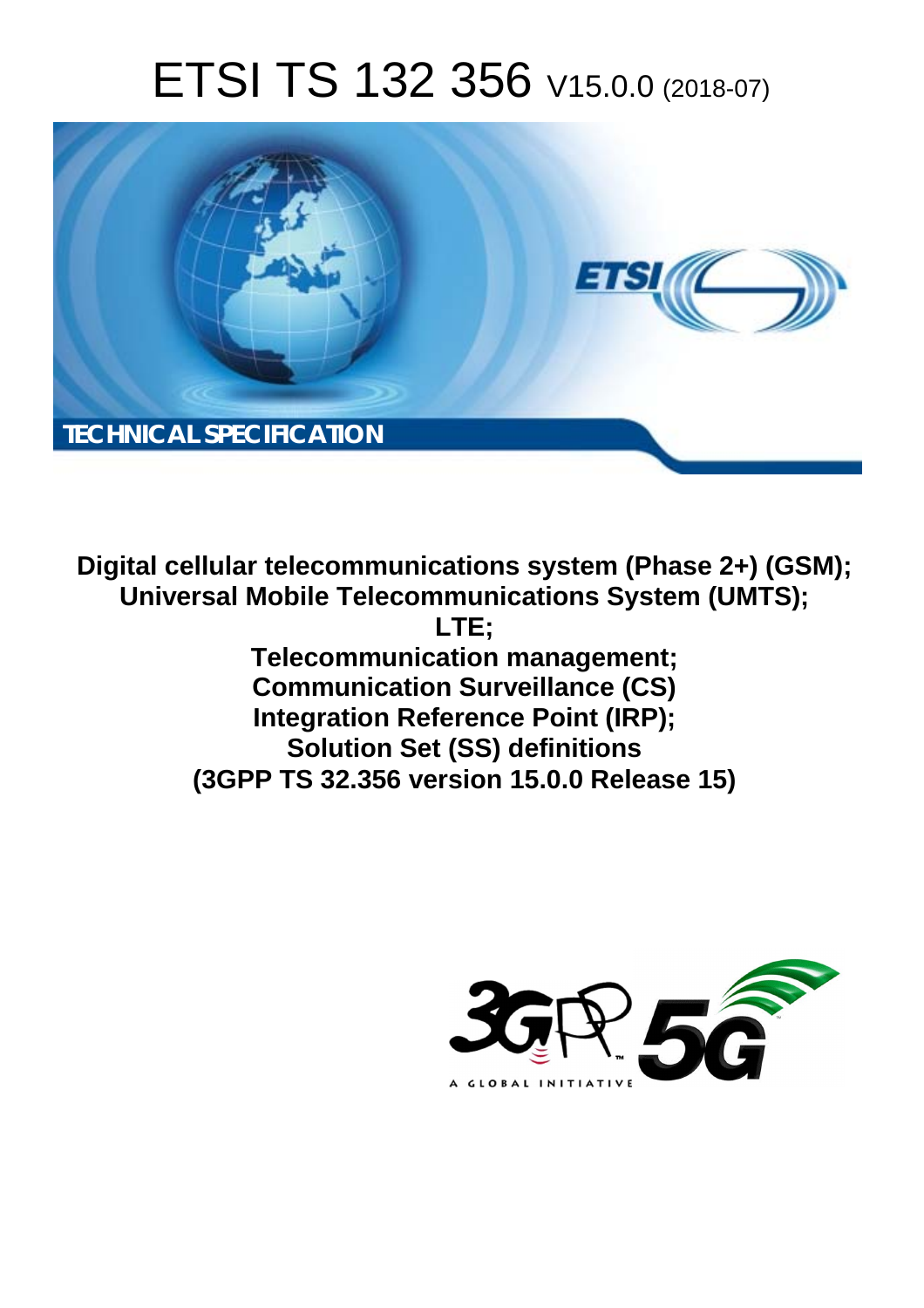Reference RTS/TSGS-0532356vf00

> Keywords GSM,LTE,UMTS

#### *ETSI*

#### 650 Route des Lucioles F-06921 Sophia Antipolis Cedex - FRANCE

Tel.: +33 4 92 94 42 00 Fax: +33 4 93 65 47 16

Siret N° 348 623 562 00017 - NAF 742 C Association à but non lucratif enregistrée à la Sous-Préfecture de Grasse (06) N° 7803/88

#### *Important notice*

The present document can be downloaded from: <http://www.etsi.org/standards-search>

The present document may be made available in electronic versions and/or in print. The content of any electronic and/or print versions of the present document shall not be modified without the prior written authorization of ETSI. In case of any existing or perceived difference in contents between such versions and/or in print, the only prevailing document is the print of the Portable Document Format (PDF) version kept on a specific network drive within ETSI Secretariat.

Users of the present document should be aware that the document may be subject to revision or change of status. Information on the current status of this and other ETSI documents is available at <https://portal.etsi.org/TB/ETSIDeliverableStatus.aspx>

If you find errors in the present document, please send your comment to one of the following services: <https://portal.etsi.org/People/CommiteeSupportStaff.aspx>

#### *Copyright Notification*

No part may be reproduced or utilized in any form or by any means, electronic or mechanical, including photocopying and microfilm except as authorized by written permission of ETSI. The content of the PDF version shall not be modified without the written authorization of ETSI. The copyright and the foregoing restriction extend to reproduction in all media.

> © ETSI 2018. All rights reserved.

**DECT**TM, **PLUGTESTS**TM, **UMTS**TM and the ETSI logo are trademarks of ETSI registered for the benefit of its Members. **3GPP**TM and **LTE**TM are trademarks of ETSI registered for the benefit of its Members and of the 3GPP Organizational Partners. **oneM2M** logo is protected for the benefit of its Members.

**GSM**® and the GSM logo are trademarks registered and owned by the GSM Association.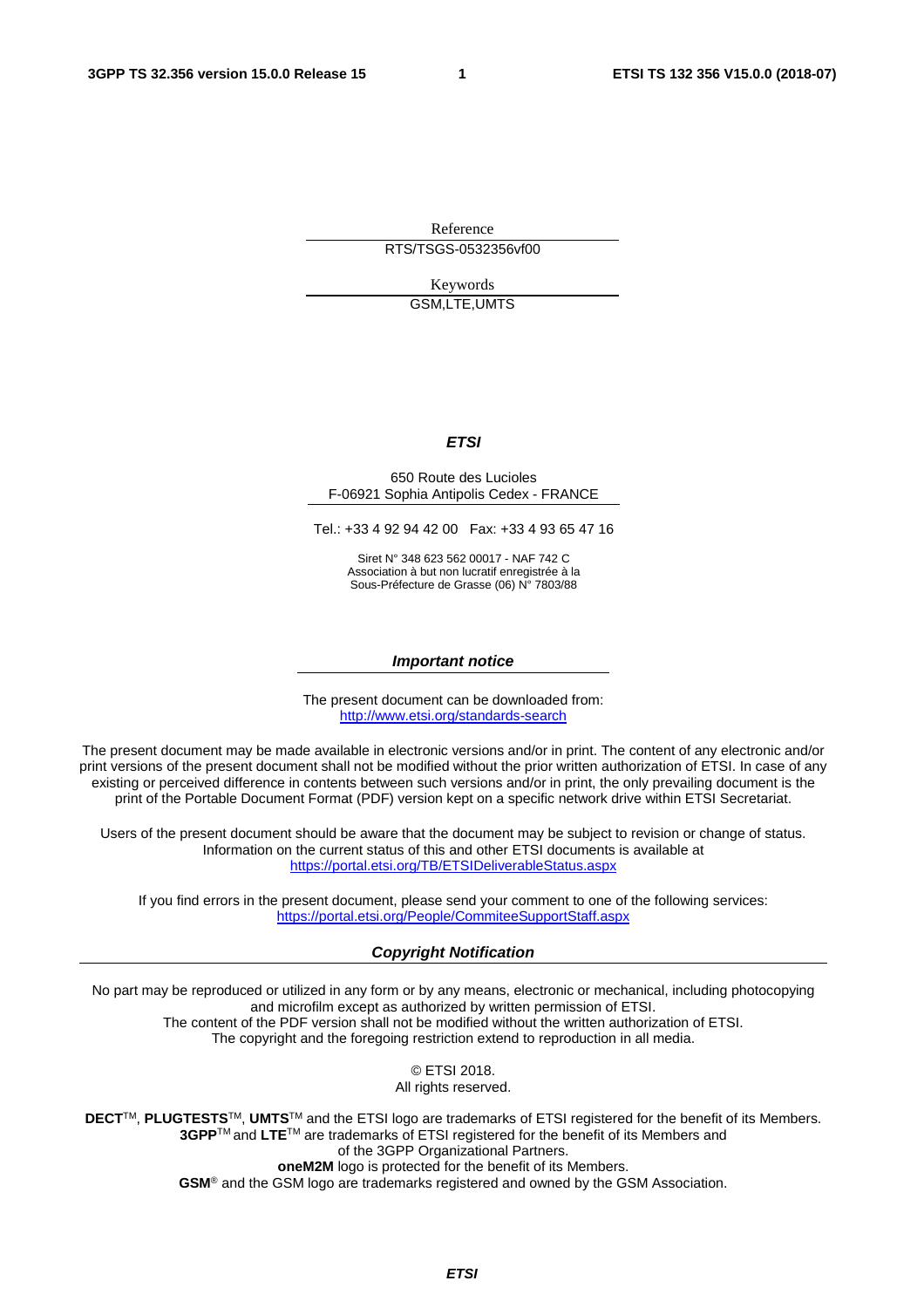#### Intellectual Property Rights

#### Essential patents

IPRs essential or potentially essential to normative deliverables may have been declared to ETSI. The information pertaining to these essential IPRs, if any, is publicly available for **ETSI members and non-members**, and can be found in ETSI SR 000 314: *"Intellectual Property Rights (IPRs); Essential, or potentially Essential, IPRs notified to ETSI in respect of ETSI standards"*, which is available from the ETSI Secretariat. Latest updates are available on the ETSI Web server ([https://ipr.etsi.org/\)](https://ipr.etsi.org/).

Pursuant to the ETSI IPR Policy, no investigation, including IPR searches, has been carried out by ETSI. No guarantee can be given as to the existence of other IPRs not referenced in ETSI SR 000 314 (or the updates on the ETSI Web server) which are, or may be, or may become, essential to the present document.

#### **Trademarks**

The present document may include trademarks and/or tradenames which are asserted and/or registered by their owners. ETSI claims no ownership of these except for any which are indicated as being the property of ETSI, and conveys no right to use or reproduce any trademark and/or tradename. Mention of those trademarks in the present document does not constitute an endorsement by ETSI of products, services or organizations associated with those trademarks.

#### Foreword

This Technical Specification (TS) has been produced by ETSI 3rd Generation Partnership Project (3GPP).

The present document may refer to technical specifications or reports using their 3GPP identities, UMTS identities or GSM identities. These should be interpreted as being references to the corresponding ETSI deliverables.

The cross reference between GSM, UMTS, 3GPP and ETSI identities can be found under [http://webapp.etsi.org/key/queryform.asp.](http://webapp.etsi.org/key/queryform.asp)

#### Modal verbs terminology

In the present document "**shall**", "**shall not**", "**should**", "**should not**", "**may**", "**need not**", "**will**", "**will not**", "**can**" and "**cannot**" are to be interpreted as described in clause 3.2 of the [ETSI Drafting Rules](https://portal.etsi.org/Services/editHelp!/Howtostart/ETSIDraftingRules.aspx) (Verbal forms for the expression of provisions).

"**must**" and "**must not**" are **NOT** allowed in ETSI deliverables except when used in direct citation.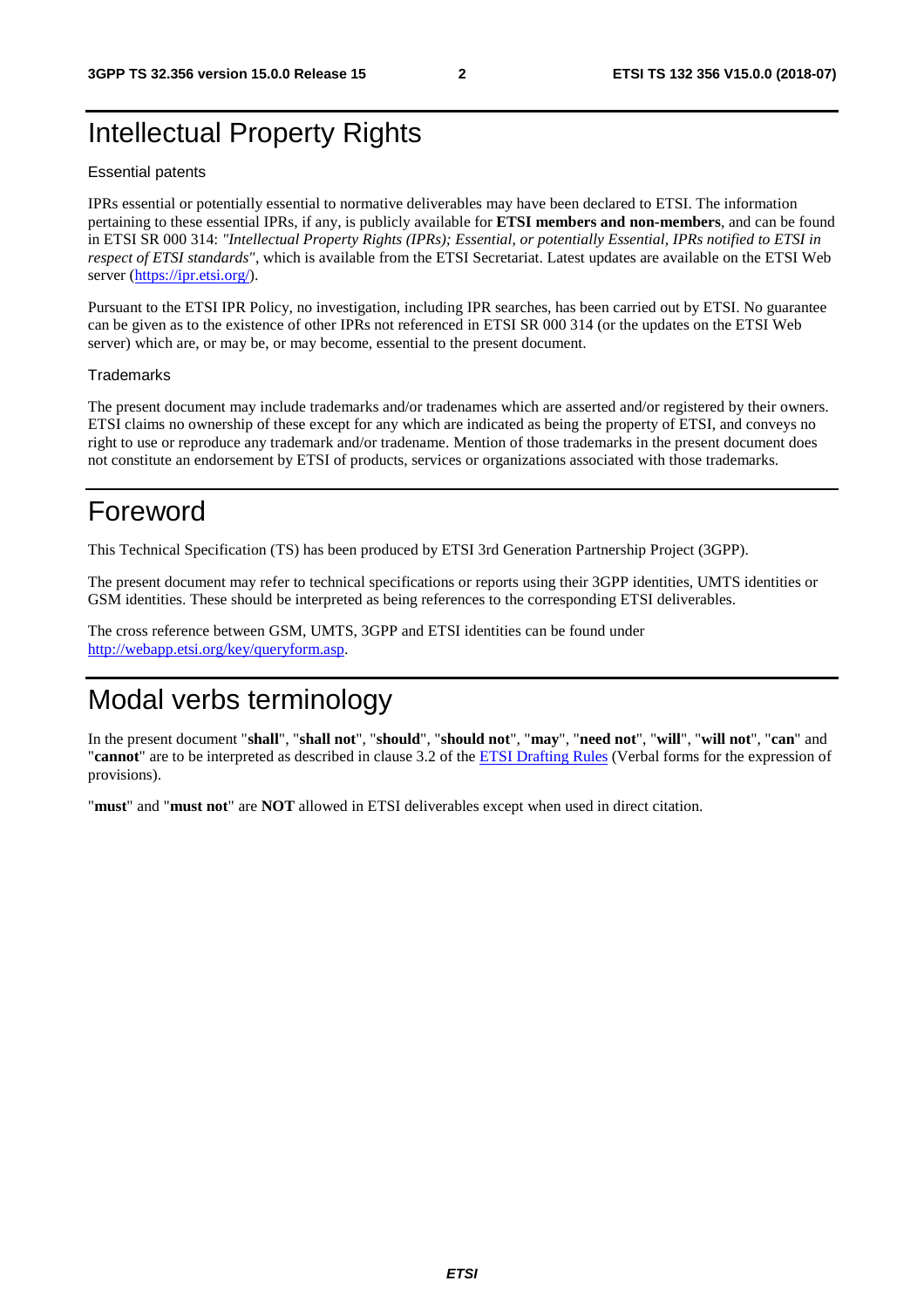### Contents

| 1                                                                   |                             |  |
|---------------------------------------------------------------------|-----------------------------|--|
| 2                                                                   |                             |  |
| 3<br>3.1<br>3.2                                                     |                             |  |
| 4                                                                   |                             |  |
|                                                                     |                             |  |
|                                                                     | <b>Annex A (normative):</b> |  |
| A.1<br>A.1.1<br>A.1.2                                               |                             |  |
| A.2                                                                 |                             |  |
| A.2.1<br>A.2.2                                                      |                             |  |
| A.2.3                                                               |                             |  |
| A.3<br>A.3.1                                                        |                             |  |
| A.4<br>A.4.1<br>A.4.2<br>A.4.3<br>A.4.4                             |                             |  |
|                                                                     | <b>Annex B</b> (normative): |  |
| B.1                                                                 |                             |  |
| B.2                                                                 |                             |  |
| B.3<br><b>B.3.1</b><br><b>B.3.2</b><br><b>B.3.3</b><br><b>B.3.4</b> |                             |  |
|                                                                     | <b>Annex C</b> (normative): |  |
| C.1<br>C.1.1<br>C.1.2                                               |                             |  |
| C.2<br>C.2.1<br>C.2.2<br>C.2.3                                      |                             |  |
| C.3<br>C.3.1                                                        |                             |  |

 $\mathbf{3}$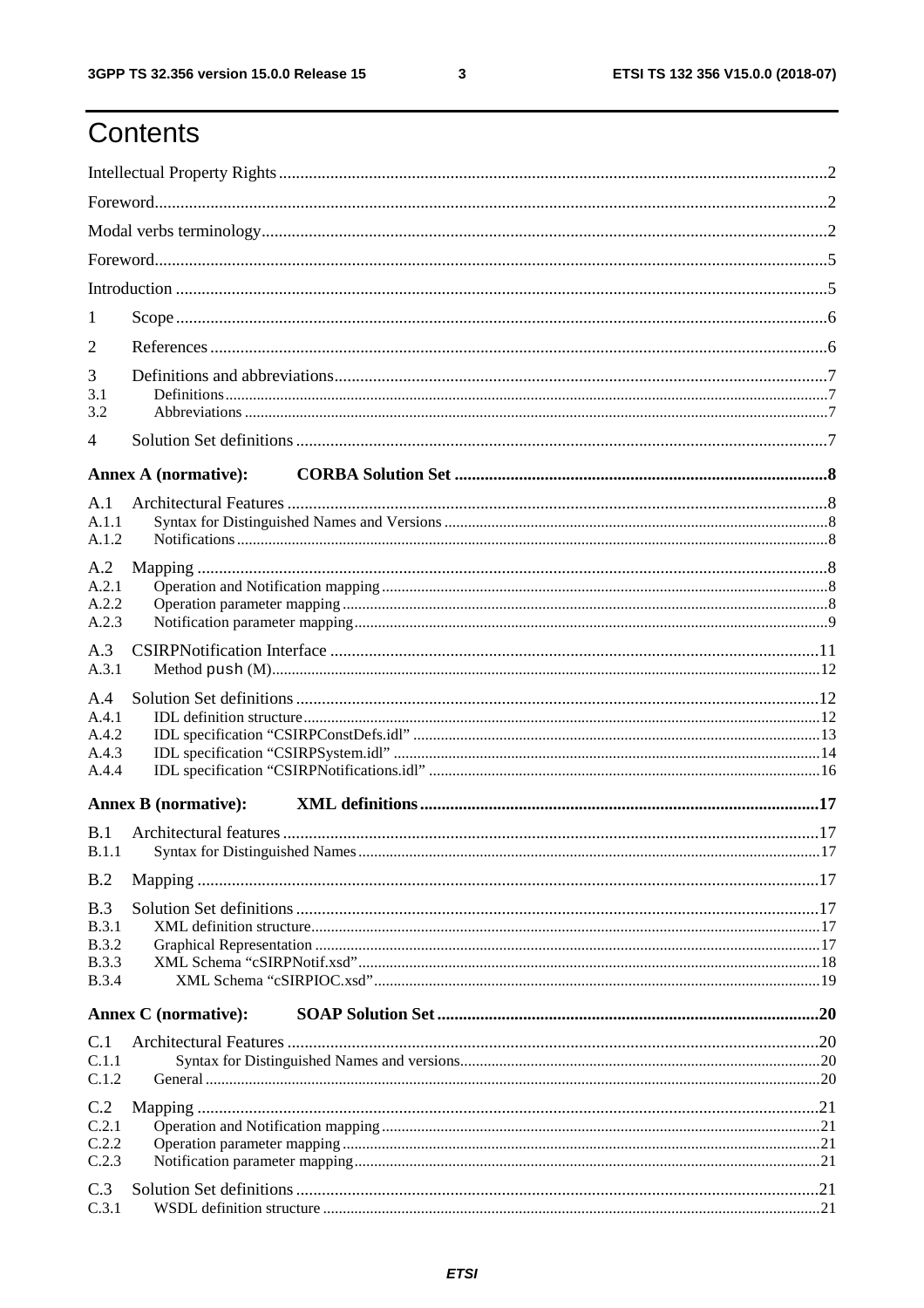$\overline{\mathbf{4}}$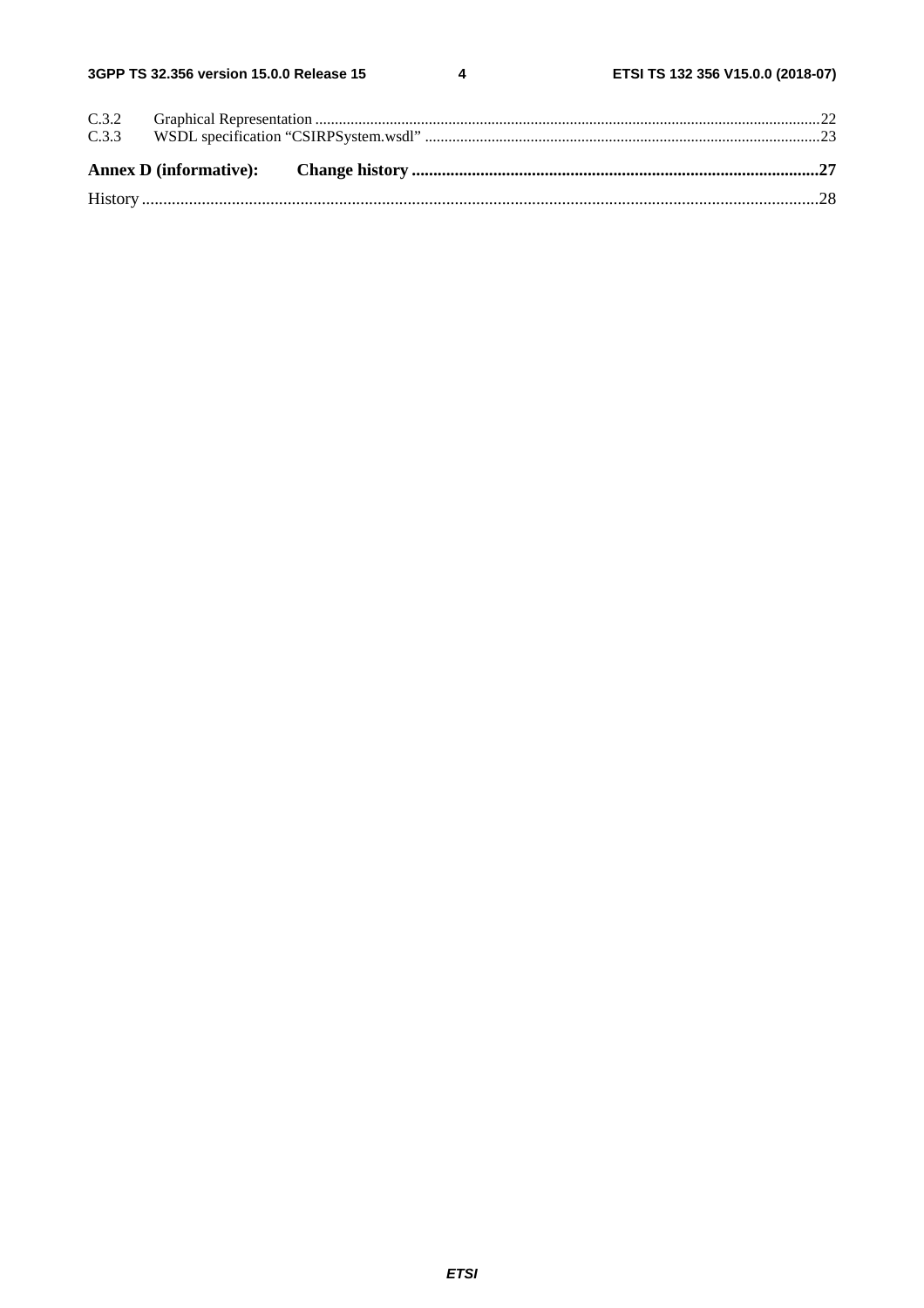#### Foreword

This Technical Specification has been produced by the 3rd Generation Partnership Project (3GPP).

The contents of the present document are subject to continuing work within the TSG and may change following formal TSG approval. Should the TSG modify the contents of the present document, it will be re-released by the TSG with an identifying change of release date and an increase in version number as follows:

Version x.y.z

where:

- x the first digit:
	- 1 presented to TSG for information;
	- 2 presented to TSG for approval;
	- 3 or greater indicates TSG approved document under change control.
- y the second digit is incremented for all changes of substance, i.e. technical enhancements, corrections, updates, etc.
- z the third digit is incremented when editorial only changes have been incorporated in the document.

#### Introduction

The present document is part of a TS-family covering the 3rd Generation Partnership Project: Technical Specification Group Services and System Aspects; Telecommunication management; as identified below:

- TS 32.351: "Communication Surveillance (CS) Integration Reference Point (IRP): Requirements";
- TS 32.352: "Communication Surveillance (CS) Integration Reference Point (IRP): Information Service (IS)";
- **TS 32.356: "Communication Surveillance (CS) Integration Reference Point (IRP): Solution Set (SS) definitions"**

The present document is part of a set of technical specifications defining the telecommunication management (TM) of 3G systems. The TM principles are described in 3GPP TS 32.101 [1]. The TM architecture is described in 3GPP TS 32.102 [2]. The other specifications define the interface (Itf-N) between the managing system (manager), which is in general the network manager (NM) and the managed system (agent), which is either an element manager (EM) or the managed NE itself. The Itf-N is composed of a number of integration reference points (IRPs) defining the information in the agent that is visible for the manager, the operations that the manager may perform on this information and the notifications that are sent from the agent to the manager. CS (Communication Surveillance) IRP is one of these IRPs with special function.

To ensure the availability and reliability of the management, an automatic surveillance of the communication between NM and the managed system are required. CSIRP is defined as a capability to achieve this goal.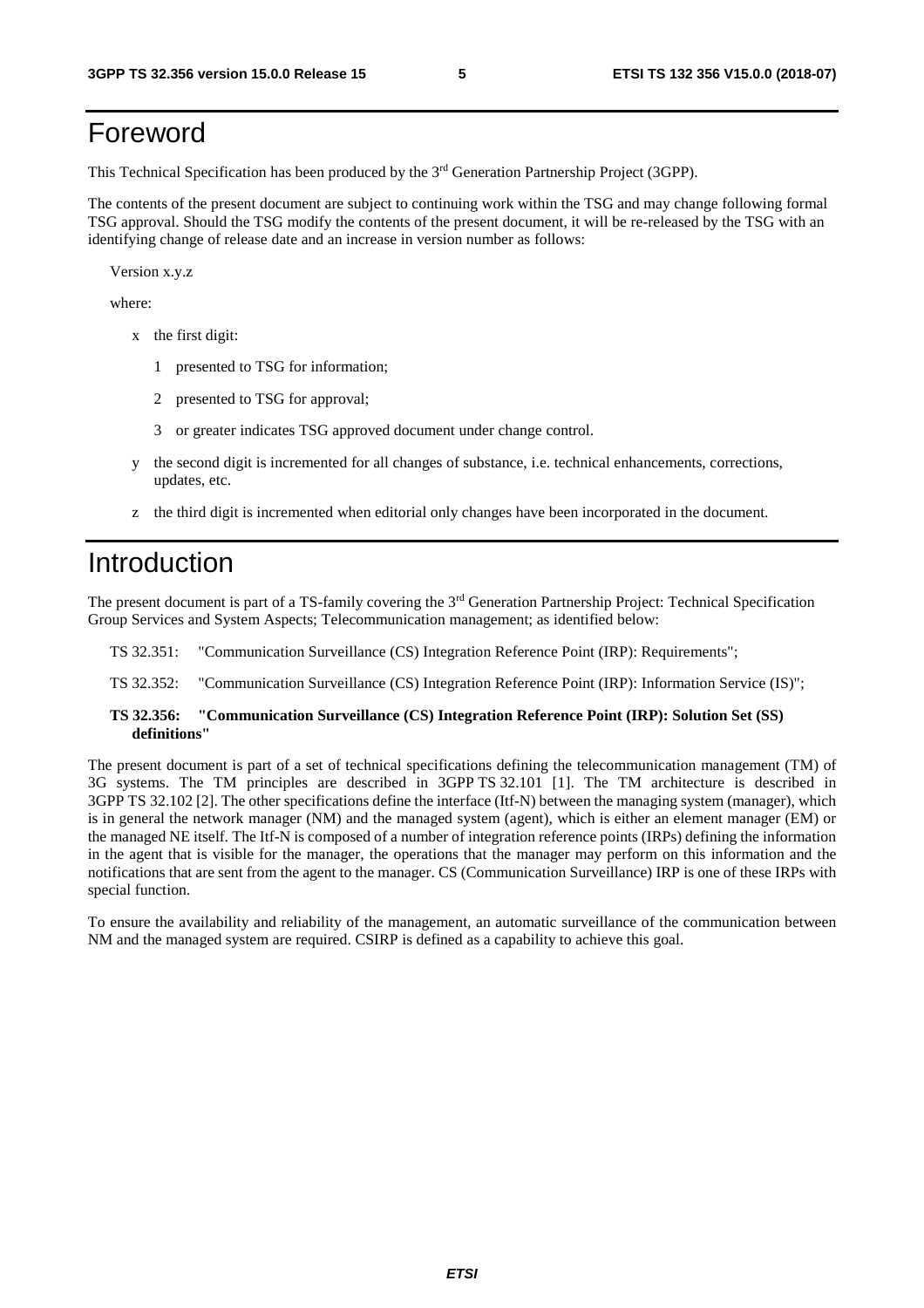#### 1 Scope

The present document specifies the Solution Set definitions for the IRP whose semantics is specified in TS 32.352 [6] Communication Surveillance IRP: Information Service..

This Solution Set definitions specification is related to 3GPP TS 32.352 V14.0.X [6].

#### 2 References

The following documents contain provisions which, through reference in this text, constitute provisions of the present document.

- References are either specific (identified by date of publication, edition number, version number, etc.) or non-specific.
- For a specific reference, subsequent revisions do not apply.
- For a non-specific reference, the latest version applies. In the case of a reference to a 3GPP document (including a GSM document), a non-specific reference implicitly refers to the latest version of that document *in the same Release as the present document*.
- [1] 3GPP TS 32.101: "Telecommunication management; Principles and high level requirements".
- [2] 3GPP TS 32.102: "Telecommunication management; Architecture".
- [3] 3GPP TS 32.351: "Telecommunication management; Communication Surveillance (CS) Integration Reference Point (IRP): Requirements".
- [4] 3GPP TS 32.312: "Telecommunication management; Generic Integration Reference Point (IRP): Information Service (IS)".
- [5] 3GPP TS 32.311: "Telecommunication management; Generic Integration Reference Point (IRP): Requirements".
- [6] 3GPP TS 32.352: "Telecommunication management; Communication Surveillance (CS) Integration Reference Point (IRP): Information Service (IS)".
- [7] 3GPP TS 32.306: "Telecommunication management; Configuration Management (CM); Notification Integration Reference Point (IRP): Solution Set (SS) definitions".
- [8] OMG TC Document telecom/98-11-01: "OMG Notification Service". <http://www.omg.org/technology/documents/>
- [9] 3GPP TS 32.300: "Telecommunication management; Configuration Management (CM); Name convention for Managed Objects".
- [10] 3GPP TS 32.336: "Telecommunication management; Notification Log (NL) Integration Reference Point (IRP): Solution Set (SS) definitions".
- [11] 3GPP TS 32.331: "Telecommunication management; Notification Log (NL) Integration Reference Point (IRP): Requirements".
- [12] 3GPP TR 21.905: "Vocabulary for 3GPP Specifications".
- [13] 3GPP TS 32.150: "Telecommunication management; Integration Reference Point (IRP) Concept and definitions".
- [14] W3C SOAP 1.1 specification [\(http://www.w3.org/TR/2000/NOTE-SOAP-20000508/](http://www.w3.org/TR/2000/NOTE-SOAP-20000508/))
- [15] W3C XPath 1.0 specification ([http://www.w3.org/TR/1999/REC-xpath-19991116\)](http://www.w3.org/TR/1999/REC-xpath-19991116)
- [16] W3C WSDL 1.1 specification (<http://www.w3.org/TR/2001/NOTE-wsdl-20010315>)
- [17] W3C SOAP 1.2 specification [\(http://www.w3.org/TR/soap12-part1/](http://www.w3.org/TR/soap12-part1/))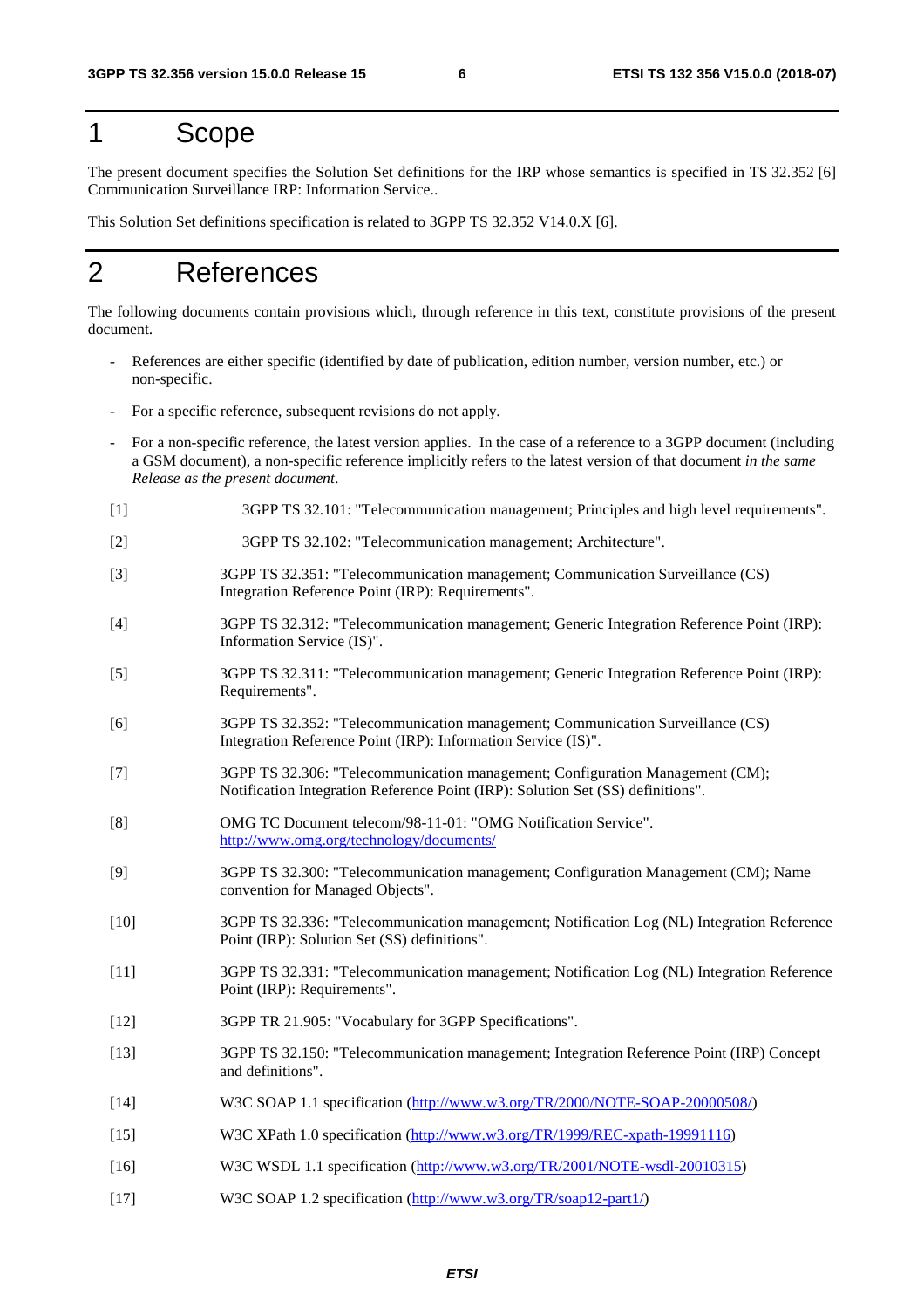### 3 Definitions and abbreviations

#### 3.1 Definitions

For the purposes of the present document, the terms and definitions given in TR 21.905 [12], 3GPP TS 32.101 [1], 3GPP TS 32.102 [2], 3GPP TS 32.150 [13], 3GPP TS 32.351 [3], 3GPP TS 32.352 [6] and 3GPP TS 32.331 [11]. A term defined in the present document takes precedence over the definition of the same term, if any, in TR 21.905 [12]. And the following apply:

**IRP document version number string (or "IRPVersion"):** see 3GPP TS 32.311 [5].

#### 3.2 Abbreviations

For the purposes of the present document, the following abbreviations apply:

| <b>CORBA</b>    | Common Object Request Broker Architecture |
|-----------------|-------------------------------------------|
| CS <sup>-</sup> | <b>Communication Surveillance</b>         |
| <b>CSIRP</b>    | <b>Communication Surveillance IRP</b>     |
| DN              | Distinguished Name                        |
| EM              | <b>Element Manager</b>                    |
| <b>IRP</b>      | <b>Integration Reference Point</b>        |
| <b>IOC</b>      | <b>Information Object Class</b>           |
| <b>IS</b>       | <b>Information Service</b>                |
| <b>NE</b>       | Network Element                           |
| NL              | Notification Log                          |
| <b>NM</b>       | Network Manager                           |
| <b>NRM</b>      | Network Resource Model                    |
| SS              | Solution Set                              |
| <b>UML</b>      | Unified Modelling Language                |
| <b>XML</b>      | eXtensible Markup Language                |
|                 |                                           |

#### 4 Solution Set definitions

This specification defines the following 3GPP CS IRP Solution Set definitions:

- 3GPP CS IRP CORBA SS (Annex A)
- 3GPP CS IRP XML definitions (Annex B)
- 3GPP CS IRP SOAP Solution Set (Annex C)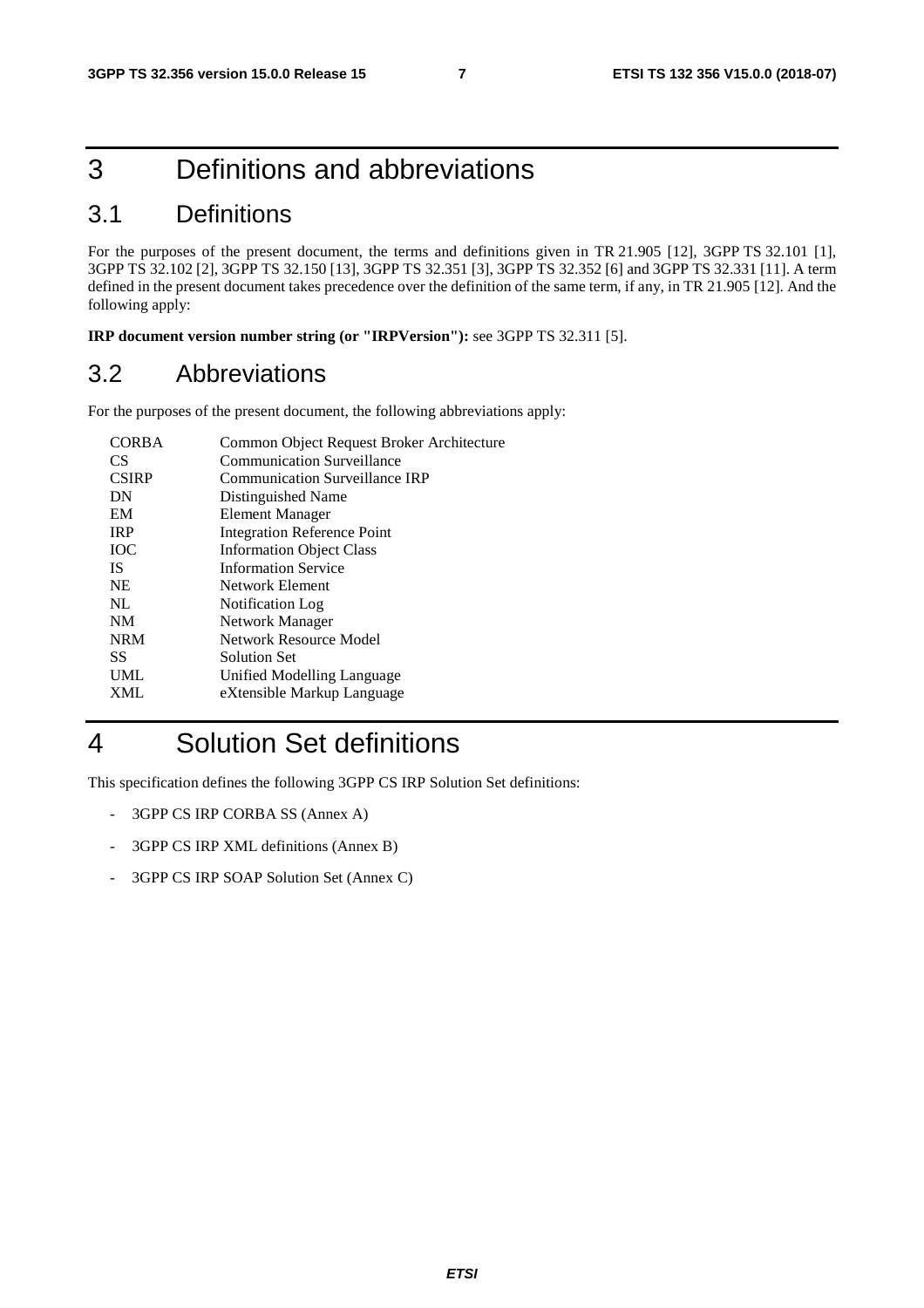### Annex A (normative): CORBA Solution Set

This annex contains the CORBA Solution Set for the IRP whose semantics is specified in CS IRP: Information Service (TS 32.352 [6]).

### A.1 Architectural Features

The overall architectural feature of CS IRP is specified in 3GPP TS 32.352 [6].

This clause specifies features that are specific to the CORBA SS.

#### A.1.1 Syntax for Distinguished Names and Versions

The syntax of a Distinguished Name is defined in 3GPP TS 32.300 [9].

The version of this IRP is represented as a string (see also clause 3 for versions).

#### A.1.2 Notifications

Notifications are sent according to the Notification IRP: CORBA SS (see 3GPP TS 32.306 [7]).

The contents of the CS IRP notifications are defined in the present document.

### A.2 Mapping

#### A.2.1 Operation and Notification mapping

CSIRP: IS 3GPP TS 32.352 [6] defines semantics of operation and notification visible across the CSIRP. Table A.2.1 indicates mapping of these operations and notifications to their equivalents defined in this SS.

| Table A.2.1: Mapping from IS Operations and Notification to SS equivalents |  |  |  |
|----------------------------------------------------------------------------|--|--|--|
|----------------------------------------------------------------------------|--|--|--|

| IS Operations/ notification TS 32.352 [6]                                                                                                | <b>SS Method</b>                         | Qualifier |
|------------------------------------------------------------------------------------------------------------------------------------------|------------------------------------------|-----------|
| getHeartbeatPeriod                                                                                                                       | get heartbeat period                     | ıм        |
| setHeartbeatPeriod                                                                                                                       | set heartbeat period                     | C         |
| triggerHeartbeat                                                                                                                         | trigger_heartbeat                        | M         |
| notifyHeartbeat                                                                                                                          | push_structured_event (See clause A.3.1) | <b>M</b>  |
| getIRPVersion (see note)                                                                                                                 | get cs irp versions                      | M         |
| getOperationProfile (see note)                                                                                                           | get_cs_irp_operations_profile            |           |
| getNotificationProfile (see note)                                                                                                        | get cs_irp_notification_profile          | C         |
| NOTE:<br>This operation is of ManagedGenericIRP IOC specified in 3GPP TS 32.312 [4].<br>The CSIRP IOC of TS 32.352 [6] inherits from it. |                                          |           |

#### A.2.2 Operation parameter mapping

The CSIRP: IS 3GPP TS 32.352 [6] defines semantics of parameters carried in operations across the CSIRP. The following tables indicate the mapping of these parameters, as per operation, to their equivalents defined in this SS.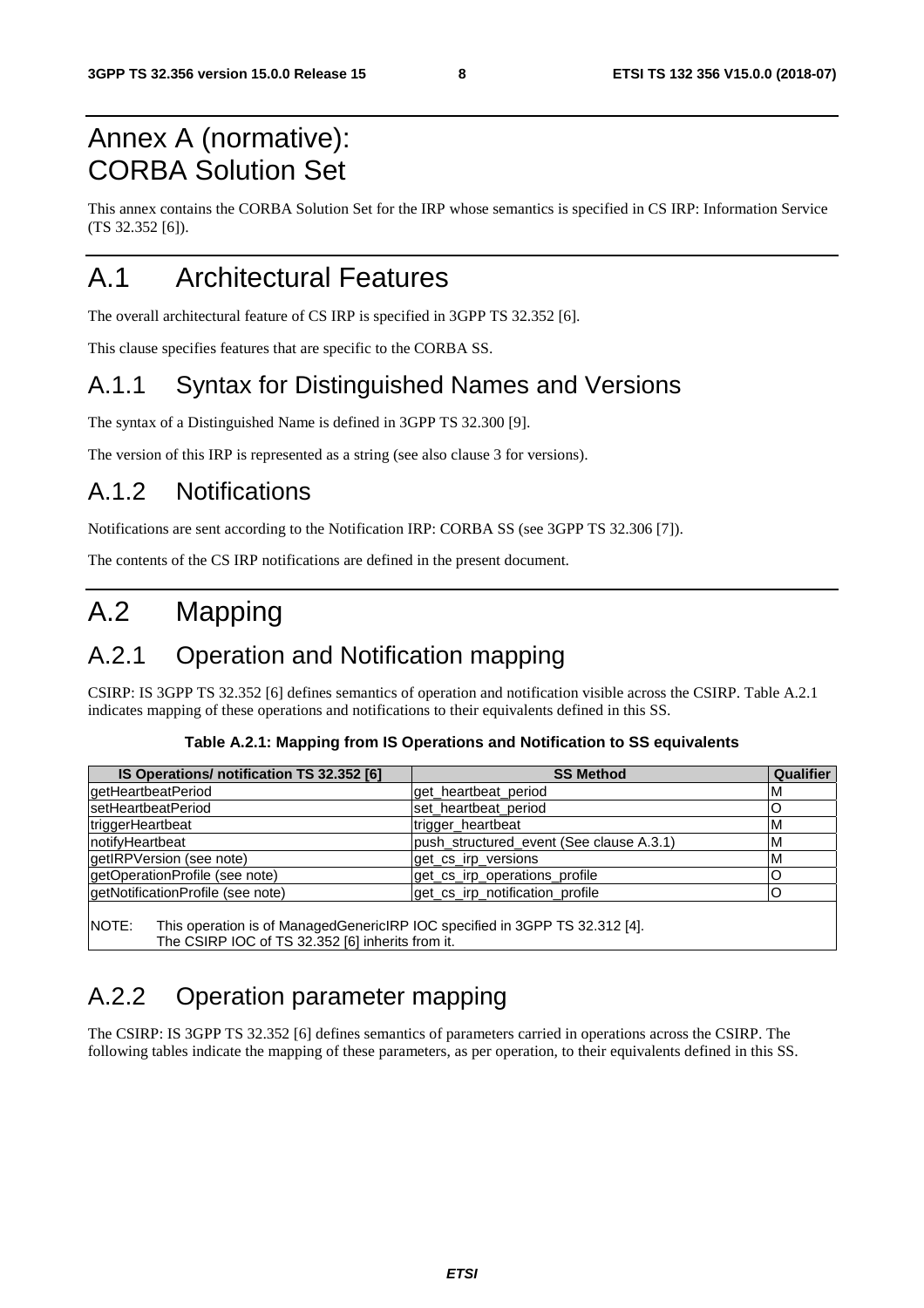|  | Table A.2.2.1: Mapping from IS getHeartbeatPeriod parameters to SS equivalents |
|--|--------------------------------------------------------------------------------|
|--|--------------------------------------------------------------------------------|

| <b>IS Operation parameter</b> | <b>SS Method parameter</b>                       | Qualifier |
|-------------------------------|--------------------------------------------------|-----------|
| IheartbeatPeriod              | CSIRPConstDefs::HeartbeatPeriod heartbeat period | м         |
| <b>status</b>                 | Return value of type CSIRPConstDefs::Result      | М         |
|                               | <b>Exception:</b>                                |           |
|                               | <b>GetHeartbeatPeriod</b>                        |           |

#### **Table A.2.2.2: Mapping from IS setHeartbeatPeriod parameters to SS equivalents**

| <b>IS Operation parameter</b> | <b>SS Method parameter</b>                                                                                                                                                                                                              | Qualifier |
|-------------------------------|-----------------------------------------------------------------------------------------------------------------------------------------------------------------------------------------------------------------------------------------|-----------|
| <b>IheartbeatPeriod</b>       | CSIRPConstDefs::HeartbeatPeriod heartbeat period                                                                                                                                                                                        | M         |
| <b>status</b>                 | Return value of type CSIRPConstDefs::Result<br>Exception:<br>SetHeartbeatPeriod, InvalidHeartbeatPeriod, ConflictingHeartbeatPeriod,<br> ManagedGenericlRPSystem::ValueNotSupported,<br> ManagedGenericlRPSystem::OperationNotSupported | M         |

#### **Table A.2.2.3: Mapping from IS triggerHeartbeat parameters to SS equivalents**

| <b>IS Operation parameter</b> | <b>SS Method parameter</b>                                                                              | Qualifier |
|-------------------------------|---------------------------------------------------------------------------------------------------------|-----------|
| managerIdentifier             | CSIRPConstDefs::ManagerIdentifier manager identifier                                                    | м         |
| <b>status</b>                 | Return value of type CSIRPConstDefs::Result                                                             | М         |
|                               | Exception:                                                                                              |           |
|                               | TriggerHeartbeat, InvalidManagerIdentifier                                                              |           |
| INOTE:                        | For CORBA SS, the manager dentifier of trigger Heartbeat operation shall be mapped to manager Reference |           |
|                               | which is same as what IRPManager used to subscribe notifications [7].                                   |           |

#### **Table A.2.2.4: Mapping from IS getIRPVersion parameters to SS equivalents**

| <b>IS Operation parameter</b> | <b>SS Method parameter</b>                                               | Qualifier |
|-------------------------------|--------------------------------------------------------------------------|-----------|
| <b>versionNumberSet</b>       | <b>Return value of type ManagedGenericIRPConstDefs::VersionNumberSet</b> | M         |
| <b>Istatus</b>                | Exception:                                                               |           |
|                               | <b>GetCSIRPVersions</b>                                                  |           |

#### **Table A.2.2.5: Mapping from IS getOperationProfile parameters to SS equivalents**

| <b>IS Operation parameter</b> | <b>SS Method parameter</b>                                  | Qualifier |
|-------------------------------|-------------------------------------------------------------|-----------|
| <b>IRPVersion</b>             | ManagedGenericIRPConstDefs::VersionNumber irp_version       | М         |
| operationNameProfile,         | Return value of type ManagedGenericIRPConstDefs::MethodList | м         |
| operationParameterProfile     |                                                             |           |
| <b>status</b>                 | Exception:                                                  | м         |
|                               | GetCSIRPOperationsProfile,                                  |           |
|                               | ManagedGenericIRPSystem::OperationNotSupported,             |           |
|                               | ManagedGenericIRPSystem::InvalidParameter                   |           |

#### **Table A.2.2.6: Mapping from IS getNotificationProfile parameters to SS equivalents**

| <b>IS Operation parameter</b>                             | <b>SS Method parameter</b>                                                                                                                  | Qualifier |
|-----------------------------------------------------------|---------------------------------------------------------------------------------------------------------------------------------------------|-----------|
| <b>IRPVersion</b>                                         | ManagedGenericIRPConstDefs::VersionNumber irp version                                                                                       | м         |
| notificationNameProfile,<br>InotificationParameterProfile | Return value of type ManagedGenericIRPConstDefs::MethodList                                                                                 | М         |
| <b>Istatus</b>                                            | Exception:<br>GetCSIRPNotificationProfile,<br> ManagedGenericIRPSystem::OperationNotSupported,<br>ManagedGenericlRPSystem::InvalidParameter | м         |

#### A.2.3 Notification parameter mapping

The semantics of parameters carried in notifications are defined in CSIRP IS (3GPP TS 32.352 [6]).

Table A.2.3 indicates the mapping of these parameters to their OMG CORBA Structured Event [8] equivalents.

The composition of OMG Structured Event, as defined in [8] is: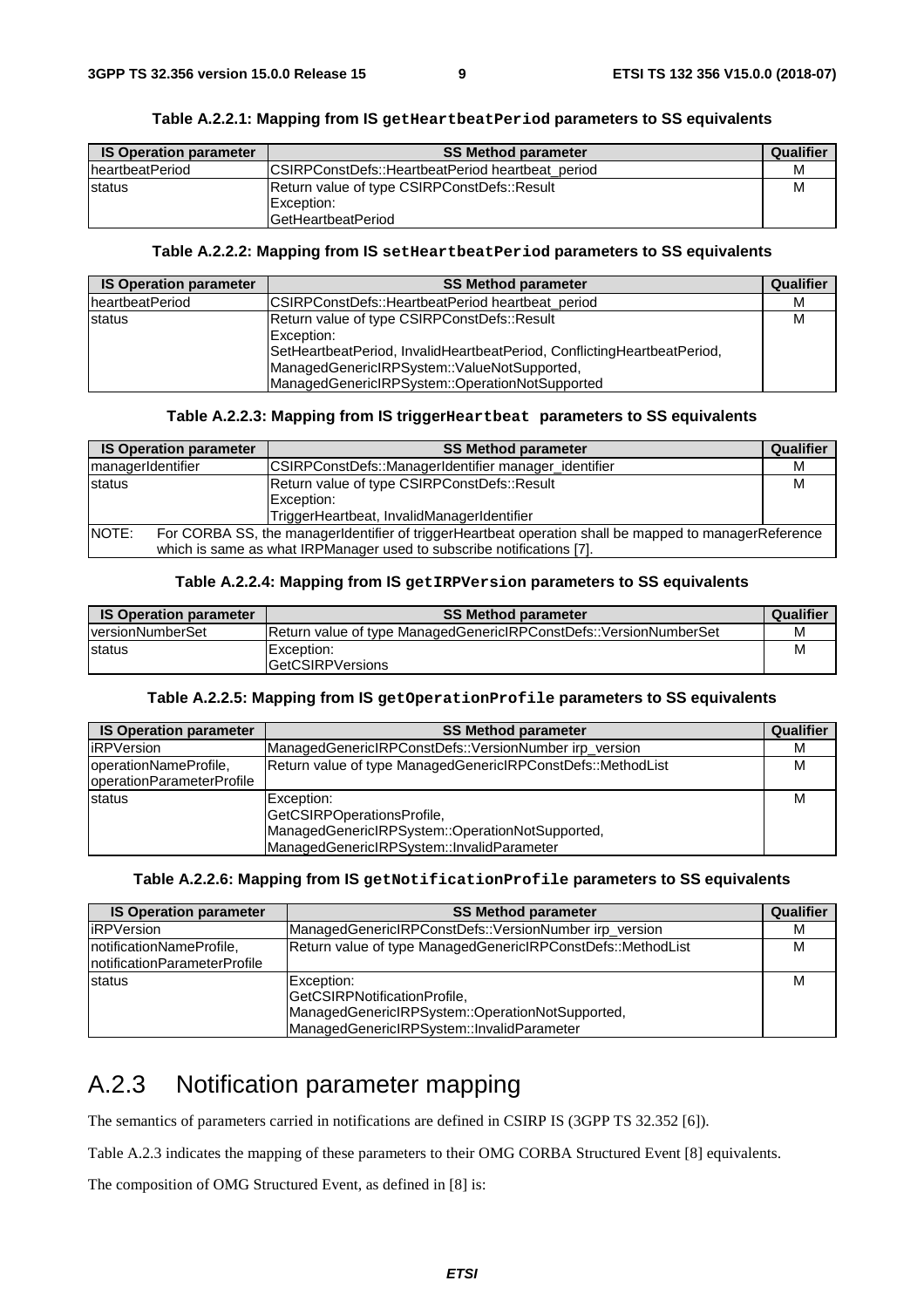| Header |                        |
|--------|------------------------|
|        | Fixed Header           |
|        | domain name            |
|        | type_name              |
|        | event name             |
|        | Variable Header        |
| Body   |                        |
|        | filterable body fields |
|        | remaining body         |

Table A.2.3 lists in the second column all OMG Structured Event attributes. The first column identifies the notification parameters defined in CSIRP IS (3GPP TS 32.352 [6]).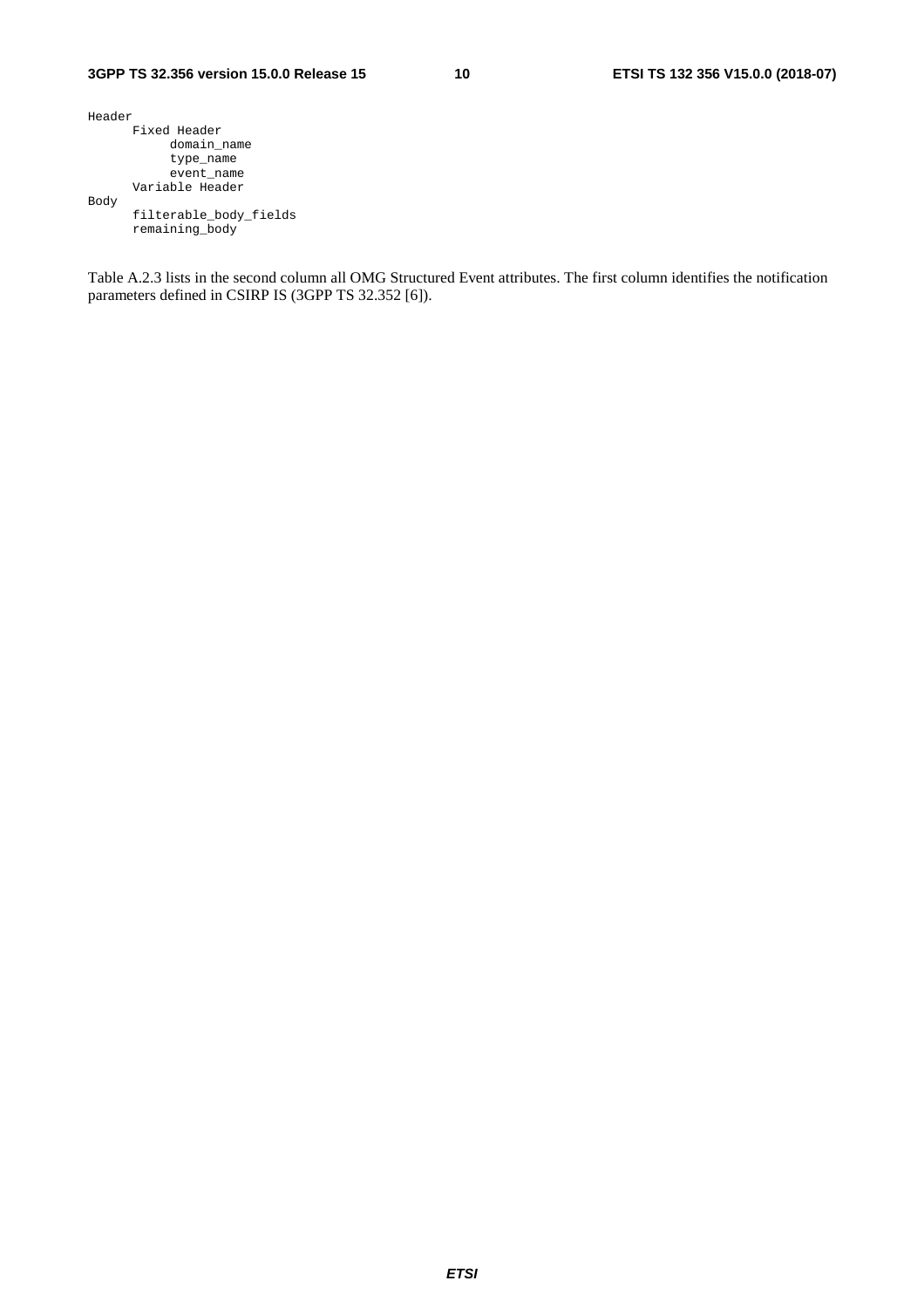| <b>IS Parameters</b>                                       | <b>OMG CORBA</b><br><b>Structured</b><br><b>Event attribute</b> | <b>Qualifier</b> | <b>Comment</b>                                                                                                                                                                                 |
|------------------------------------------------------------|-----------------------------------------------------------------|------------------|------------------------------------------------------------------------------------------------------------------------------------------------------------------------------------------------|
| There is no corresponding domain_name<br>IS attribute.     |                                                                 | M                | It carries the IRP document version number string. See<br>clause 3.1.<br>It indicates the syntax and semantics of the Structured Event as<br>defined by the present document.                  |
| notificationType                                           | type_name                                                       | M                | This is the ET_HEARTBEAT of module of CSIRPConstDefs.                                                                                                                                          |
| There is no corresponding event_name<br>IS attribute       |                                                                 | M                | It carries no information.                                                                                                                                                                     |
| There is no corresponding Variable Header<br>IS attribute. |                                                                 |                  |                                                                                                                                                                                                |
| objectClass,<br>objectInstance                             | One NV pair of<br>filterable_body_f<br>ields                    | M                | NV stands for name-value pair. Order arrangement of NV pairs is<br>not significant. The name of NV-pair is always encoded in string.<br>Name of this NV pair is the MANAGED_OBJECT_INSTANCE of |
|                                                            |                                                                 |                  | interface AttributeNameValue of module<br>NotificationIRPConstDefs.                                                                                                                            |
|                                                            |                                                                 |                  | Value of NV pair is a string. See corresponding table in<br>Notification IRP: CORBA SS of [7].                                                                                                 |
| notificationId                                             | One NV pair of<br>remaining_body                                | M                | Name of NV pair is the NOTIFICATION_ID of interface<br>AttributeNameValue of module NotificationIRPConstDefs.                                                                                  |
|                                                            |                                                                 |                  | Value of NV pair is a long. See corresponding table in Notification<br>IRP: CORBA SS of [7].                                                                                                   |
| eventTime                                                  | One NV pair of<br>filterable_body_f<br>ields                    | M                | Name of NV pair is the EVENT_TIME of interface<br>AttributeNameValue of module NotificationIRPConstDefs.<br>Value of NV pair is IRPTime. See corresponding table in                            |
|                                                            |                                                                 | M                | Notification IRP: CORBA SS of [7].<br>Name of NV pair is the SYSTEM_DN of interface                                                                                                            |
| systemDN                                                   | One NV pair of<br>filterable_body_f<br>ields                    |                  | AttributeNameValue of module NotificationIRPConstDefs.                                                                                                                                         |
|                                                            |                                                                 |                  | Value of NV pair is a string. See corresponding table in<br>Notification IRP: CORBA SS of [7].                                                                                                 |
| heartbeatPeriod                                            | One NV pair of<br>remaining_body                                | M                | Name of NV pair is the HEARTBEAT_PERIOD of interface<br>NotifyHeartbeat of module CSIRPNotifications.                                                                                          |
| triggerFlag                                                | One NV pair of                                                  | M                | Value of NV pair is a CSIRPConstDefs:: HeartbeatPeriod.<br>Name of NV pair is the TRIGGER_FLAG of interface                                                                                    |
|                                                            | remaining_body                                                  |                  | NotifyHeartbeat of module CSIRPNotifications.                                                                                                                                                  |
| llocator                                                   | One NV pair of<br>remaining body                                | M                | Value of NV pair is a CSIRPConstDefs::TriggerFlag.<br>Name of NV pair is the CHANNEL_ID of interface NotifyHeartbeat<br>of module CSIRPNotifications.                                          |
|                                                            |                                                                 |                  | Value of NV pair is a CSIRPConstDefs::Channelld.                                                                                                                                               |
|                                                            |                                                                 |                  | This parameter shall be mapped to an identifier of channel. For<br>definition of channel, see OMG Notification Service [8].                                                                    |
|                                                            |                                                                 |                  | The CHANNEL_ID carry the same meaning but may or may not<br>carry the same value used by OMG defined Channel ID.                                                                               |
| managerIdentifier                                          | One NV pair of<br>remaining_body                                | M                | Name of NV pair is the MANAGER_IDENTIFIER of interface<br>NotifyHeartbeat of module CSIRPNotifications.                                                                                        |
|                                                            |                                                                 |                  | Value of NV pair is a CSIRPConstDefs::ManagerIdentifier.                                                                                                                                       |

|  |  | Table A.2.3: Mapping for notifyHeartBeat |
|--|--|------------------------------------------|
|--|--|------------------------------------------|

### A.3 CSIRPNotification Interface

OMG CORBA Notification push operation is used to realise the notification of CSIRPNotifications. All the notifications in this interface are implemented using this push\_structured\_event method.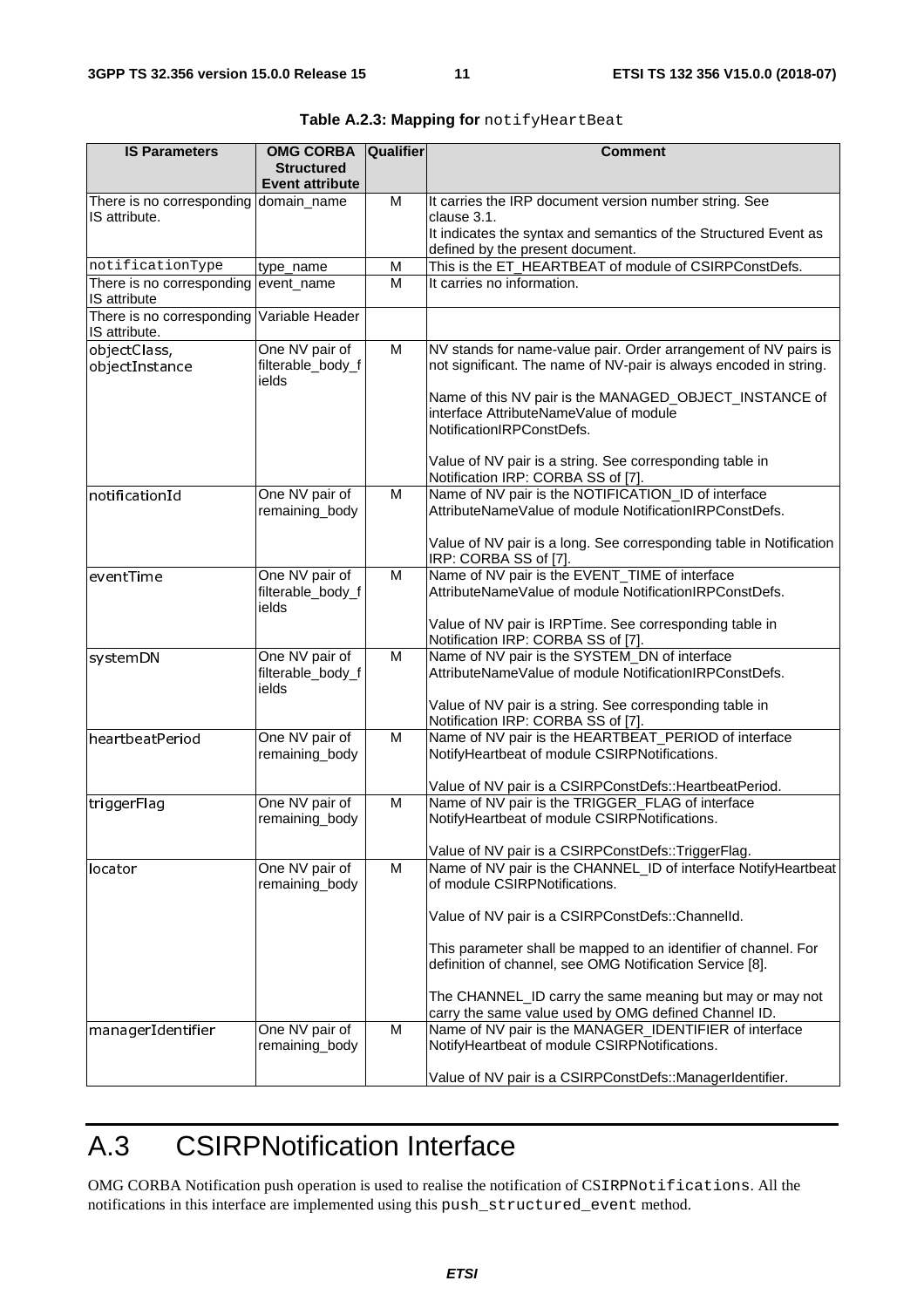#### A.3.1 Method push (M)

module CosNotifyComm {

…

```
Interface SequencePushConsumer : NotifyPublish { 
       void push_structured_events( 
               in CosNotification::EventBatch notifications) 
     raises( CosEventComm::Disconnected); 
       …
```

```
}; // SequencePushConsumer
```

```
… 
}; // CosNotifyComm
```
- NOTE 1: The push\_structured\_events method takes an input parameter of type EventBatch as defined in the OMG CosNotification module (OMG Notification Service [8]). This data type is the same as a sequence of Structured Events. Upon invocation, this parameter will contain a sequence of Structured Events being delivered to IRPManager by IRPAgent to which it is connected.
- NOTE 2: The maximum number of events that will be transmitted within a single invocation of this operation is controlled by IRPAgent wide configuration parameter.
- NOTE 3: The amount of time the supplier (IRPAgent) of a sequence of Structured Events will accumulate individual events into the sequence before invoking this operation is controlled by IRPAgent wide configuration parameter as well.
- NOTE 4: IRPAgent may push EventBatch with only one Structured Event.

### A.4 Solution Set definitions

#### A.4.1 IDL definition structure

Clause A.4.2 defines the constants and types used by the CS IRP.

Clause A.4.3 defines the operations which are performed by the CS IRP agent.

Clause A.4.4 defines the notifications which are performed by the CS IRP agent.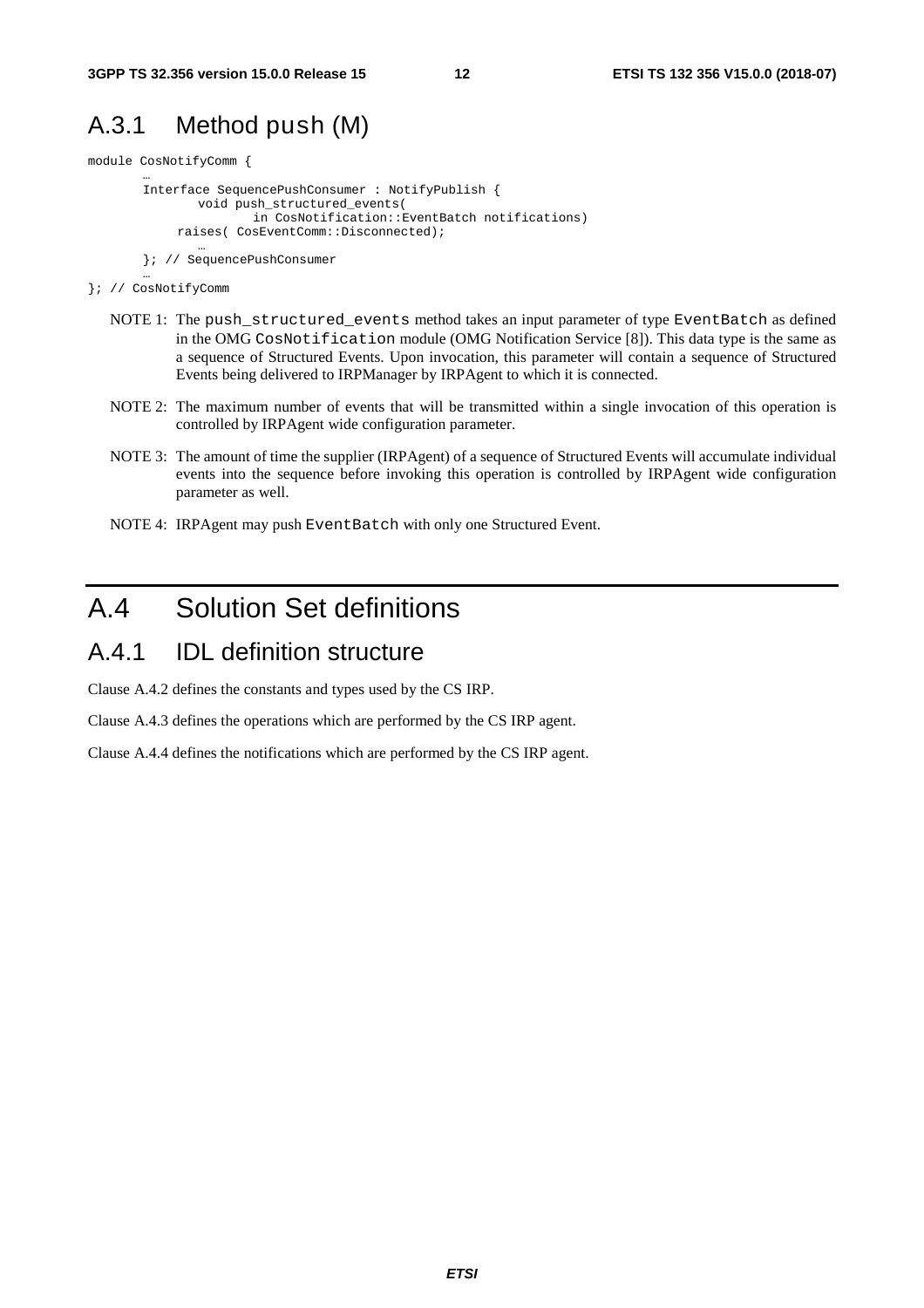#### A.4.2 IDL specification "CSIRPConstDefs.idl"

```
//File: CSIRPConstDefs.idl 
#ifndef _CS_IRP_CONST_DEFS_IDL_ 
#define _CS_IRP_CONST_DEFS_IDL_ 
// This statement must appear after all include statements 
#pragma prefix "3gppsa5.org" 
/* ## Module: CSIRPConstDefs 
This module contains commonly used definitions for CSIRP. 
========================================================= 
*/ 
module CSIRPConstDefs 
{ 
    typedef unsigned short HeartbeatPeriod; 
/ *
    If notifyHeartbeat is triggered by NM positively by invoking 
    triggerHeartbeat operation, the value of this parameter shall be IRPManager, 
    otherwise, it shall be IRPAgent. 
    */ 
    enum TriggerFlag {IRPManager, IRPAgent}; 
    typedef string ManagerIdentifier; 
    typedef string ChannelId; 
    /* 
    It specifies whether the operation is success or failed. 
    */ 
    enum Result {SUCCESS, FAILURE}; 
    /** 
    * This block identifies attributes which are included as part of the 
    * CommunicationSurveillanceIRP. These attribute values should not 
    * clash with those defined for the attributes of notification 
    * header (see IDL of Notification IRP). 
    */ 
    interface AttributeNameValue 
    { 
       const string HEARTBEAT_PERIOD = "HEARTBEAT_PERIOD"; 
      \overline{C} const string CHANNEL_ID = "CHANNEL_ID";
       const string TRIGGER_FLAG = "TRIGGER_FLAG"; 
       const string MANAGER_IDENTIFIER = "MANAGER_IDENTIFIER"; 
    }; 
};
```
#endif // \_CS\_IRP\_CONST\_DEFS\_IDL\_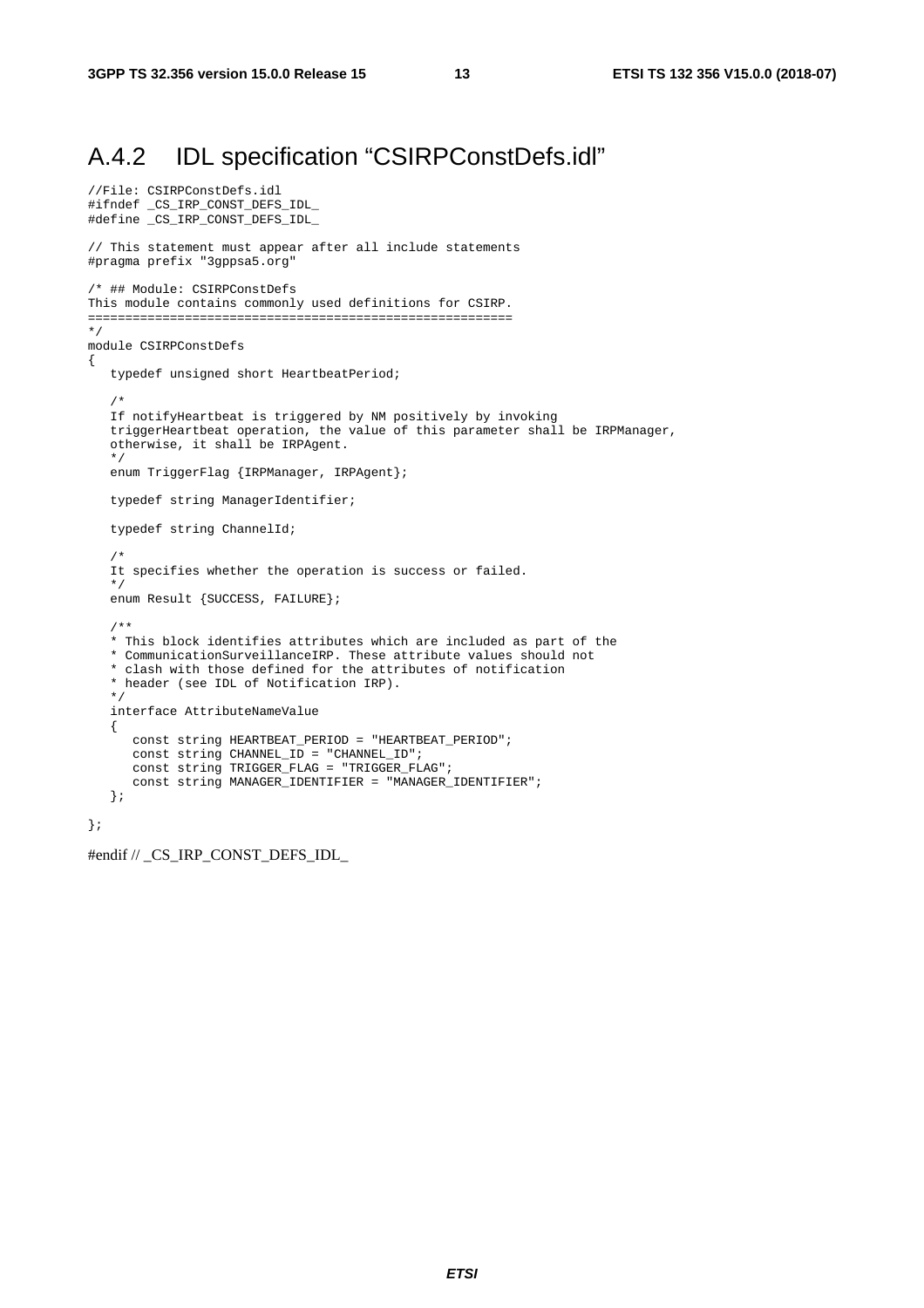#### A.4.3 IDL specification "CSIRPSystem.idl"

```
//File: CSIRPSystem.idl 
#ifndef _CS_IRP_SYSYEM_IDL_ 
#define _CS_IRP_SYSYEM_IDL_ 
#include <ManagedGenericIRPSystem.idl> 
#include <ManagedGenericIRPConstDefs.idl> 
#include <CSIRPConstDefs.idl> 
// This statement must appear after all include statements 
#pragma prefix "3gppsa5.org" 
/* ## Module: CSIRPSystem 
This module implements capabilities of CSIRP. 
============================================= 
*/ 
module CSIRPSystem 
{ 
    /** 
    * The InvalidHeartbeatPeriod exception is used when the period 
    * value to be set by IRPManager is not a reasonable in IRPAgent's 
    * implementation. A very short period may cause IRPAgent to 
    * send many heartbeat notification in a short time, which may 
    * decrease the performance of IRPAgent. To prevent this, 
    * IRPAgent may set the lower limit period in its system 
    * implemntation. When the period to be set is shorter the 
    * lower limit period, IRPAgent may throw this exception 
    * and reject to set the period to new value. 
    * Note: set the period to zero must be allowed. The behaviour of 
    * setting period to zero pls see definition for Period. 
    */ 
    exception InvalidHeartbeatPeriod 
    { 
       unsigned short period_lower_limit; 
       string reason; 
    }; 
   exception InvalidManagerIdentifier { string reason; };
    exception ConflictingHeartbeatPeriod { string reason; }; 
    /* 
    System fails to complete the operation. System can provide reason 
    to qualify the exception. The semantics carried in reason 
    is outside the scope of this IRP. 
    */ 
   exception GetHeartbeatPeriod { string reason; };
   exception SetHeartbeatPeriod { string reason; };
 exception TriggerHeartbeat { string reason; }; 
 exception GetCSIRPVersions { string reason; }; 
   exception GetCSIRPOperationsProfile { string reason; };
   exception GetCSIRPNotificationProfile { string reason; };
    interface CSIRP 
    { 
       /** 
       * IRPManager invokes this operation to obtain the current 
       * heartbeat period. 
       */ 
       CSIRPConstDefs::Result get_heartbeat_period( 
         out CSIRPConstDefs::HeartbeatPeriod heartbeat_period 
      \lambda raises (GetHeartbeatPeriod); 
       /** 
       * IRPManager invokes this operation to set the heartbeatPeriod. 
       * If the heartbeatPeriod is modified by one IRPManager, a 
       * notifyHeartbeat notification should be emitted 
       * immediately to all the subscribed IRPManagers to indicate 
       * the new heartbeatPeriod. If the heartbeatPeriod is set to 
       * zero, one notifyHeartbeat notification will be 
       * emitted immediately and no more 
       * notifications unless the heartbeatPeriod is modified again. 
       */ 
       CSIRPConstDefs::Result set_heartbeat_period(
```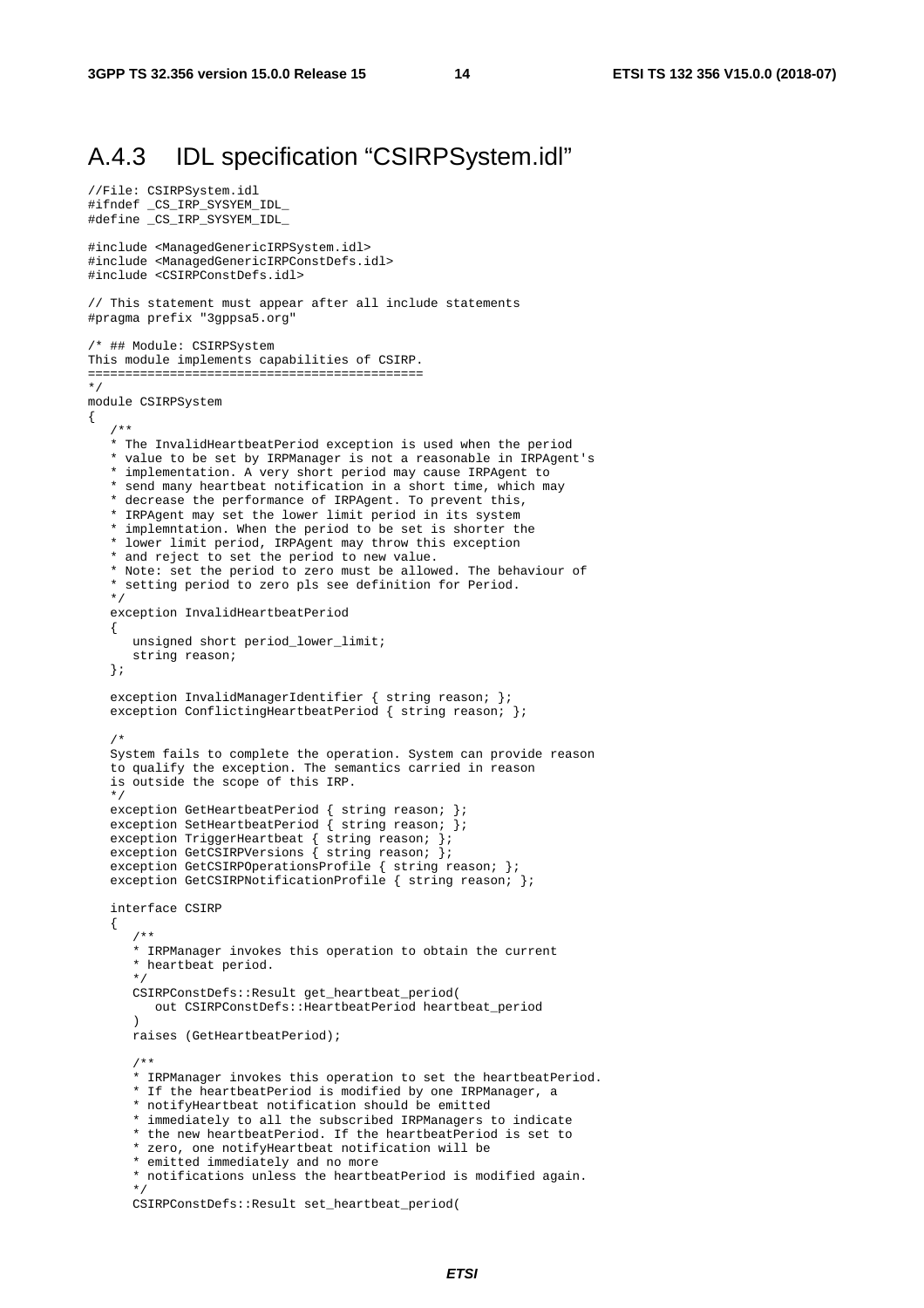```
 in CSIRPConstDefs::HeartbeatPeriod heartbeat_period 
\overline{\phantom{a}} raises (SetHeartbeatPeriod, 
               ConflictingHeartbeatPeriod, 
                InvalidHeartbeatPeriod, 
                ManagedGenericIRPSystem::ValueNotSupported, 
               ManagedGenericIRPSystem::OperationNotSupported); 
       /* 
       * IRPManager invoke this operation to trigger ET_HEARTBEAT 
       * notification positively. 
       */ 
       CSIRPConstDefs::Result trigger_heartbeat( 
          in CSIRPConstDefs::ManagerIdentifier manager_identifier 
 ) 
      raises (TriggerHeartbeat, InvalidManagerIdentifier); 
       /** 
       * Return the list of all supported CSIRP versions. 
       */ 
       ManagedGenericIRPConstDefs::VersionNumberSet get_cs_irp_versions ( 
       ) 
       raises (GetCSIRPVersions); 
       /** 
       * Return the list of all supported operations and their supported 
       * parameters for a specific CSIRP version. 
       */ 
       ManagedGenericIRPConstDefs::MethodList get_cs_irp_operations_profile ( 
          in ManagedGenericIRPConstDefs::VersionNumber irp_version 
\overline{\phantom{a}} raises (GetCSIRPOperationsProfile, 
               ManagedGenericIRPSystem::OperationNotSupported, 
               ManagedGenericIRPSystem::InvalidParameter); 
       /** 
       * Return the list of all supported notifications and their supported 
       * parameters for a specific CSIRP version. 
       */ 
       ManagedGenericIRPConstDefs::MethodList get_cs_irp_notification_profile ( 
          in ManagedGenericIRPConstDefs::VersionNumber irp_version 
\overline{\phantom{a}} raises (GetCSIRPNotificationProfile, 
               ManagedGenericIRPSystem::OperationNotSupported, 
               ManagedGenericIRPSystem::InvalidParameter); 
   };
```
#endif // \_CS\_IRP\_SYSTEM\_IDL\_

};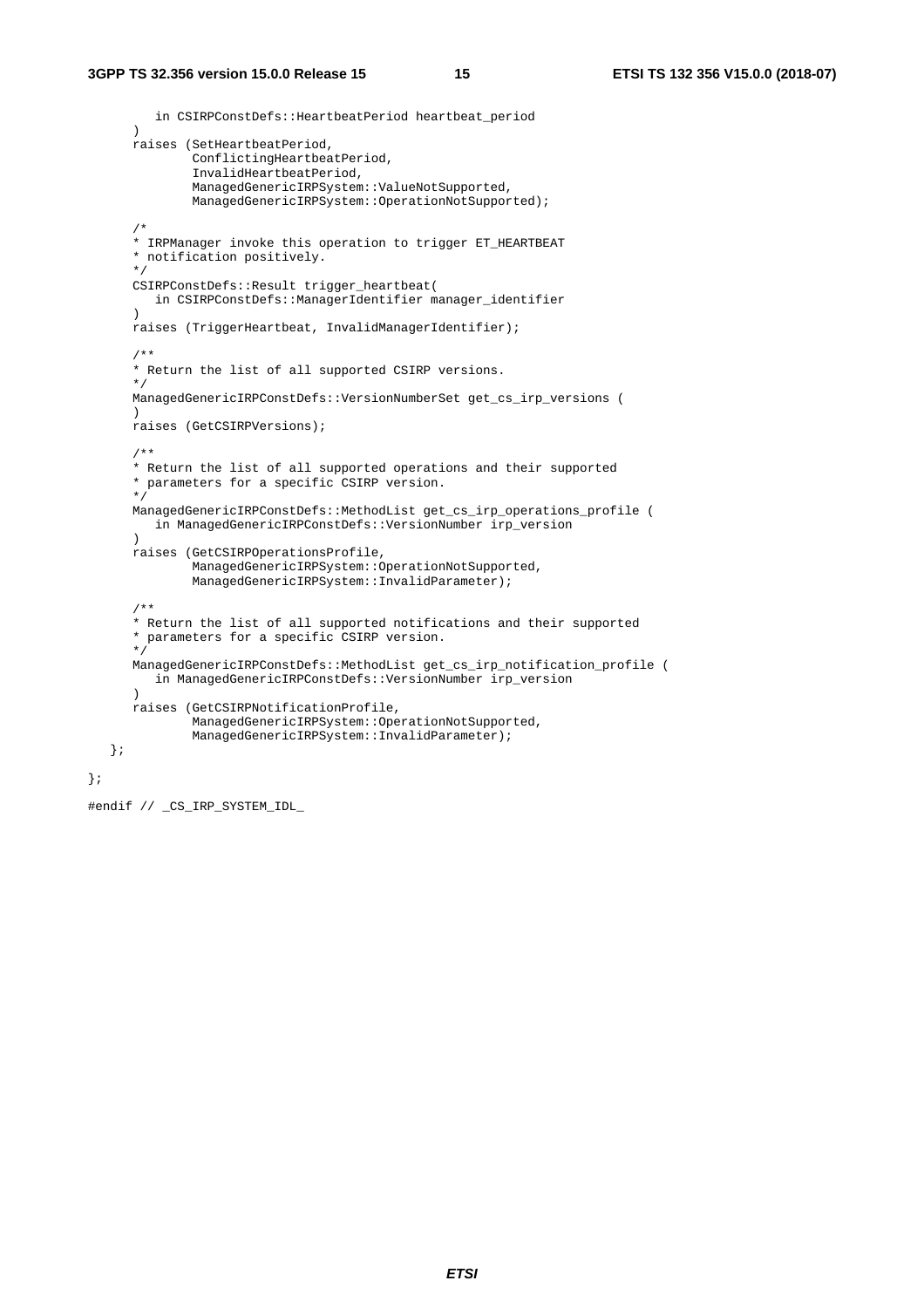#### A.4.4 IDL specification "CSIRPNotifications.idl"

```
//File: CSIRPNotifications.idl 
#ifndef _CS_IRP_NOTIFICATIONS_IDL_ 
#define _CS_IRP_NOTIFICATIONS_IDL_ 
#include <CSIRPConstDefs.idl> 
#include <NotificationIRPNotifications.idl> 
// This statement must appear after all include statements 
#pragma prefix "3gppsa5.org" 
/* ## Module: CSIRPNotifications 
This module contains the specification of all notifications of CS IRPAgent. 
============================================================================ 
*/ 
module CSIRPNotifications 
{ 
    /** 
    * Constant definitions for the FileReady notification 
    */ 
    interface NotifyHeartbeat: NotificationIRPNotifications::Notify 
    { 
       const string EVENT_TYPE = "notifyHeartbeat"; 
       /** 
       * This constant defines the name of the period property, 
       * which is transported in the filterable_body fields. 
       * The data type for the value of this property 
       * is CSIRPConstDefs::HeartbeatPeriod. 
       */ 
       const string HEARTBEAT_PERIOD = CSIRPConstDefs::AttributeNameValue::HEARTBEAT_PERIOD; 
       /* 
       * This constant defines the name of the 
       * channelId property, 
       * which is transported in the filterable_body 
       * fields. 
       * The data type for the value of this property 
       * is CSIRPConstDefs::ChannelId. 
       */ 
       const string CHANNEL_ID = CSIRPConstDefs::AttributeNameValue::CHANNEL_ID; 
       /* 
       * This constant defines the name of the 
       * triggerFlag property, 
       * which is transported in the filterable_body 
       * fields. 
       * The data type for the value of this property 
       * is CSIRPConstDefs::TriggerFlag. 
       */ 
       const string TRIGGER_FLAG = CSIRPConstDefs::AttributeNameValue::TRIGGER_FLAG; 
       /* 
       * This constant defines the name of the 
       * managerIdentifier property, 
       * which is transported in the filterable_body 
       * fields. 
       * The data type for the value of this property 
       * is CSIRPConstDefs::ManagerIdentifier. 
       */ 
       const string MANAGER_IDENTIFIER = CSIRPConstDefs::AttributeNameValue::MANAGER_IDENTIFIER; 
    };
```
};

#endif // \_CS\_IRP\_NOTIFICATIONS\_IDL\_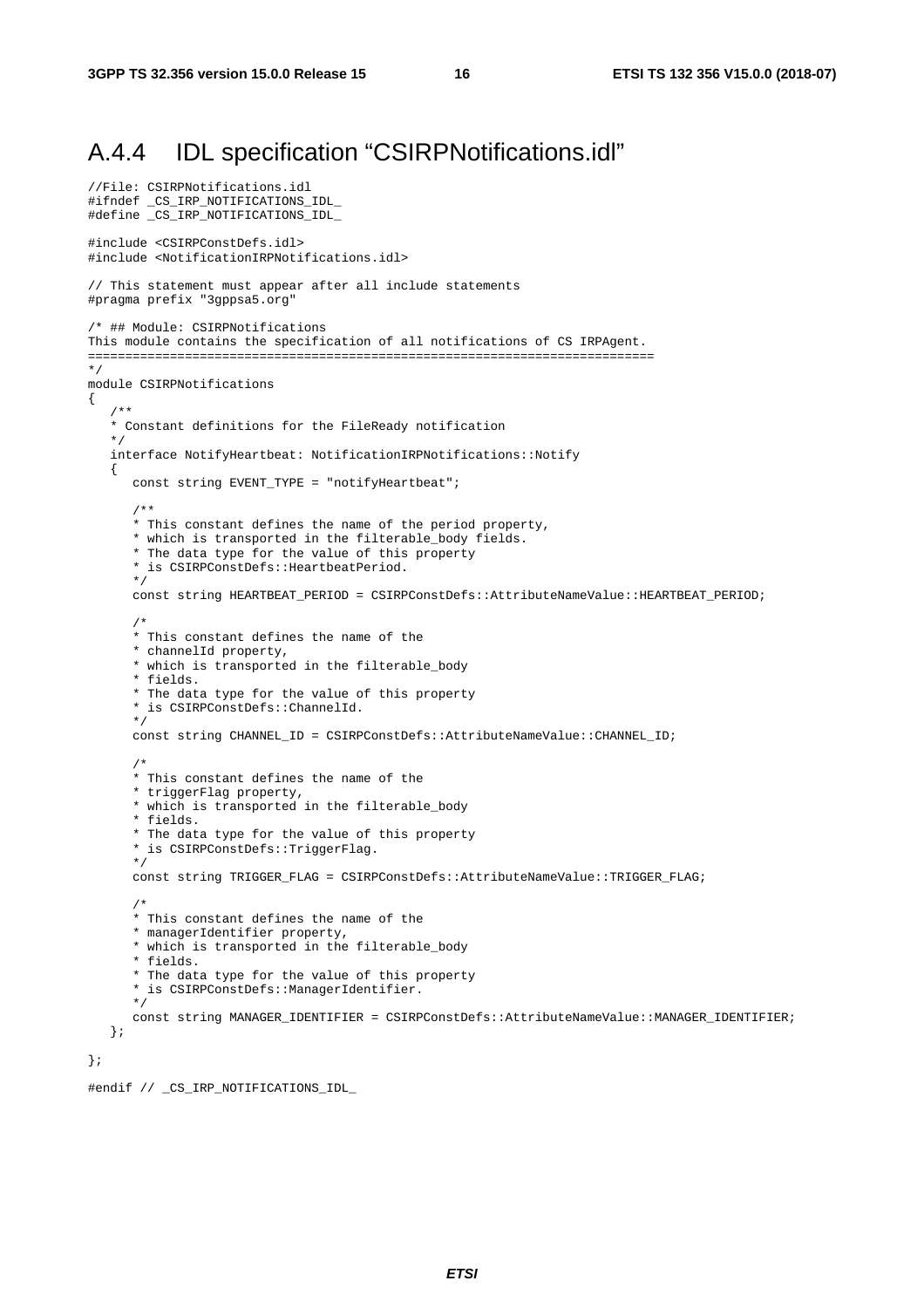### Annex B (normative): XML definitions

The annex specifies the XML Definitions for the CS Integration Reference Point (IRP) as it applies to Itf-N, in accordance with CS IRP IS definitions [6], for usage with the Notification Log IRP XML Definitions [10].

### B.1 Architectural features

The overall architectural feature of CS IRP is specified in 3GPP TS 32.352 [6].

This clause specifies features that are specific to the XML Schema definitions.

#### B.1.1 Syntax for Distinguished Names

The syntax of a Distinguished Name is defined in 3GPP TS 32.300 [9].

### B.2 Mapping

Not present in the current version of this specification.

### B.3 Solution Set definitions

#### B.3.1 XML definition structure

Clause B.3.2 provides a graphical representation of the XML elements.

Clause B.3.3 provides XML definitions of CS IRP notifications as defined in 3GPP TS 32.352 [6].

Clause B.3.4 provides XML definitions of CS IRP IOCs as defined in 3GPP TS 32.352 [6].

#### B.3.2 Graphical Representation

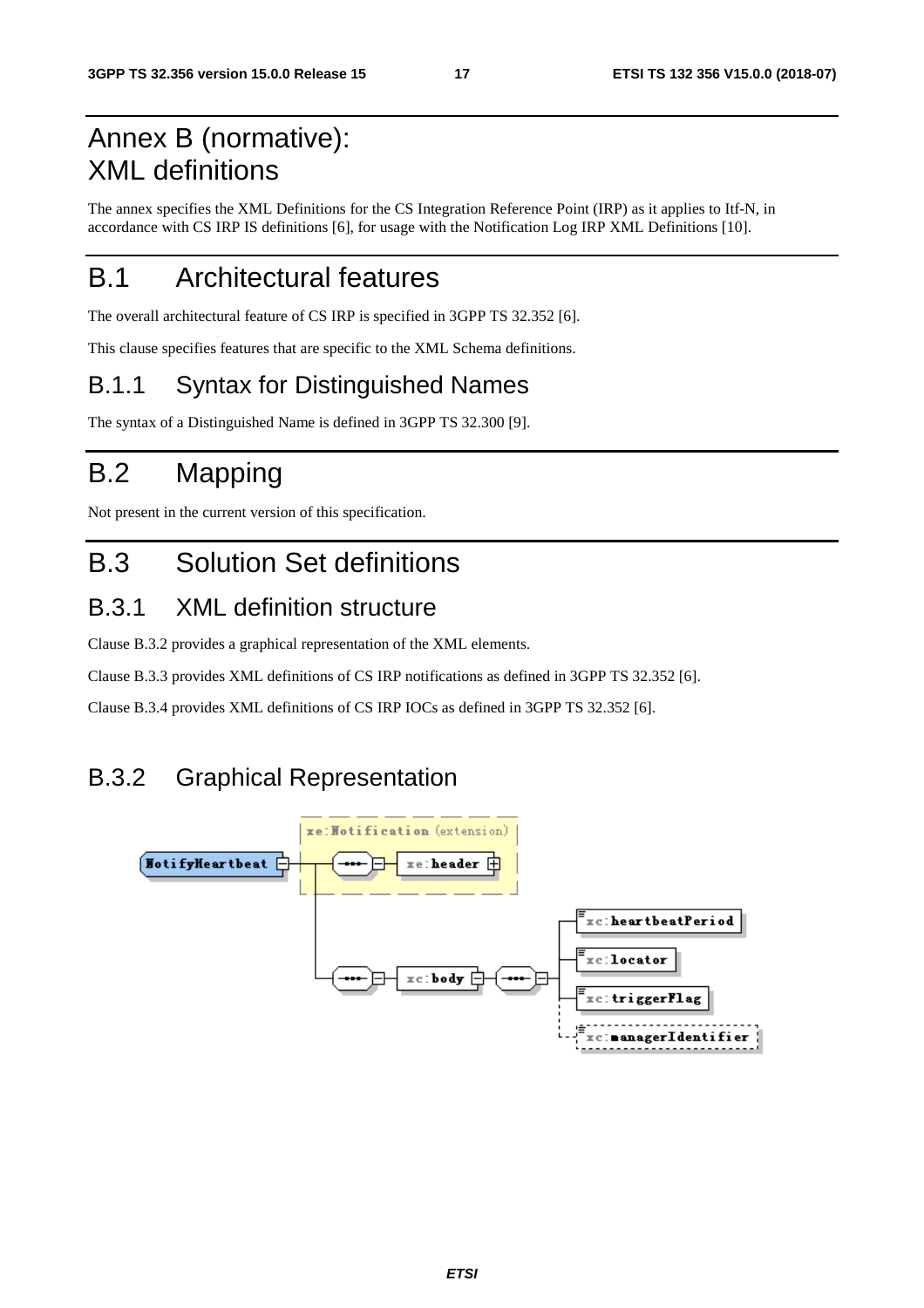#### B.3.3 XML Schema "cSIRPNotif.xsd"

```
<?xml version="1.0" encoding="UTF-8"?> 
\lt ! - 3GPP TS 32.356 CSIRP Notification XML Schema 
     cSIRPNotif.xsd 
--&><schema xmlns:xc="http://www.3gpp.org/ftp/specs/archive/32_series/32.356#cSIRPNotif" 
xmlns:xci="http://www.3gpp.org/ftp/specs/archive/32_series/32.356#cSIRPIOCs" 
xmlns:xe="http://www.3gpp.org/ftp/specs/archive/32_series/32.306#notification" 
xmlns="http://www.w3.org/2001/XMLSchema" 
targetNamespace="http://www.3gpp.org/ftp/specs/archive/32_series/32.356#cSIRPNotif" 
elementFormDefault="qualified" attributeFormDefault="unqualified"> 
     <import namespace="http://www.3gpp.org/ftp/specs/archive/32_series/32.356#cSIRPIOCs"/> 
     <import namespace="http://www.3gpp.org/ftp/specs/archive/32_series/32.306#notification"/> 
     <simpleType name="TriggerFlag"> 
         <restriction base="string"> 
             <enumeration value="IRPManager"/> 
             <enumeration value="IRPAgent"/> 
         </restriction> 
     </simpleType> 
     <complexType name="NotifyHeartbeat"> 
         <complexContent> 
             <extension base="xe:Notification"> 
                  <sequence> 
                      <element name="body"> 
                          <complexType> 
                               <sequence> 
                                   <element name="heartbeatPeriod" type="xci:HeartbeatPeriod"/> 
                                   <element name="locator" type="string"/> 
                                   <element name="triggerFlag" type="xc:TriggerFlag"/> 
                                   <element name="managerIdentifier" type="string" minOccurs="0"/> 
                               </sequence> 
                          </complexType> 
                      </element> 
                  </sequence> 
             </extension> 
         </complexContent> 
     </complexType> 
     <element name="NotifyHeartbeat" type="xc:NotifyHeartbeat"/> 
</schema>
```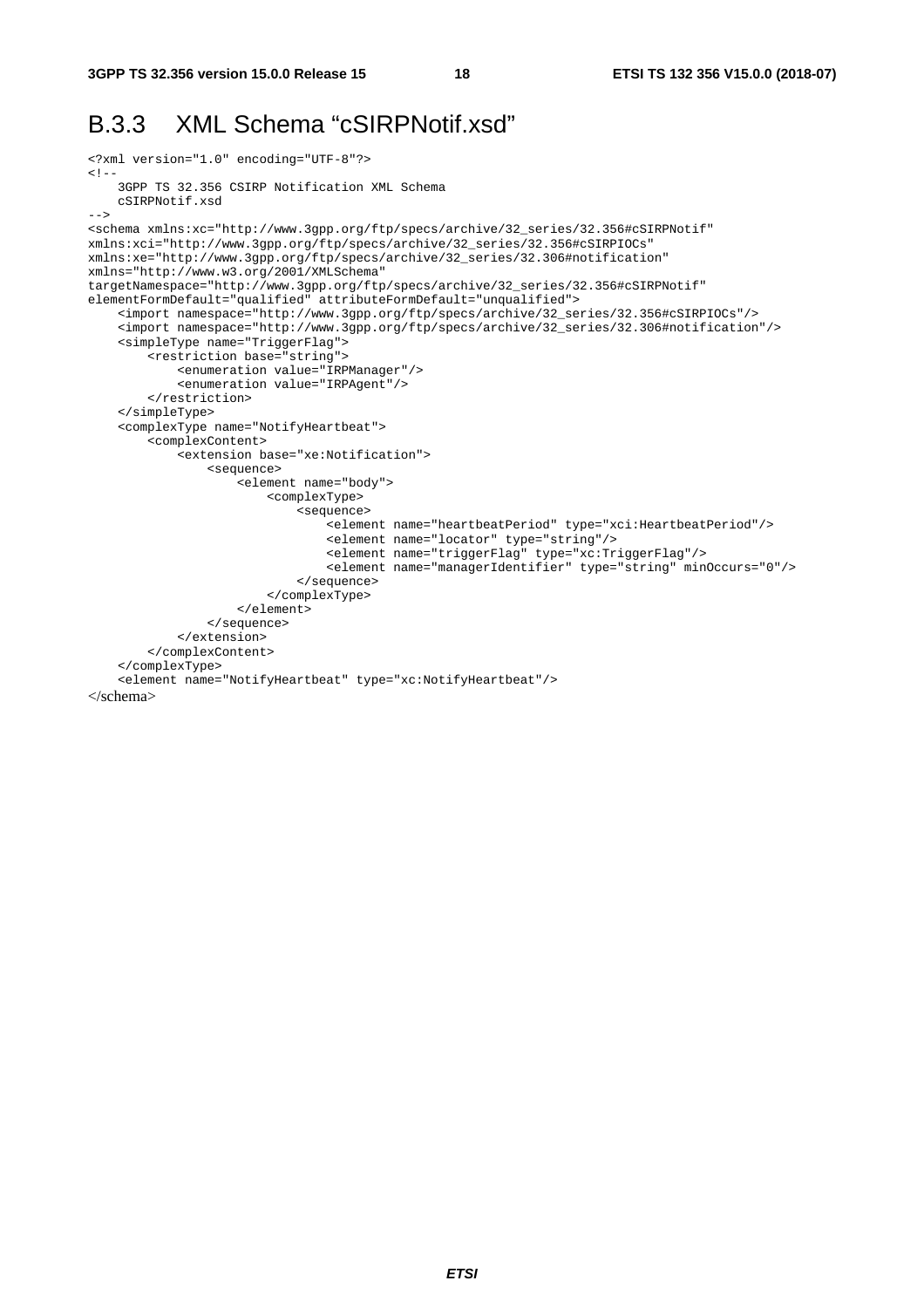#### B.3.4 XML Schema "cSIRPIOC.xsd"

```
<?xml version="1.0" encoding="UTF-8"?> 
\lt! --
     3GPP TS 32.356 CSIRP Notification XML Schema 
     cSIRPIOCs.xsd 
--&><schema xmlns:xci="http://www.3gpp.org/ftp/specs/archive/32_series/32.356#cSIRPIOCs" 
xmlns:xe="http://www.3gpp.org/ftp/specs/archive/32_series/32.306#notification" 
xmlns="http://www.w3.org/2001/XMLSchema" 
targetNamespace="http://www.3gpp.org/ftp/specs/archive/32_series/32.356#cSIRPIOCs" 
elementFormDefault="qualified" attributeFormDefault="unqualified"> 
     <simpleType name="HeartbeatPeriod"> 
         <restriction base="unsignedLong"> 
             <fractionDigits value="0"/> 
             <minInclusive value="5"/> 
             <maxInclusive value="60"/> 
         </restriction> 
     </simpleType> 
     <simpleType name="CountDownTimer"> 
         <restriction base="unsignedLong"> 
            <maxInclusive value="60"/> 
         </restriction> 
     </simpleType> 
     <!-- attributes of the CSIRP IOC --> 
     <element name="heartbeatPeriod" type="xci:HeartbeatPeriod"/> 
     <element name="countDownTimer" type="xci:CountDownTimer"/> 
</schema>
```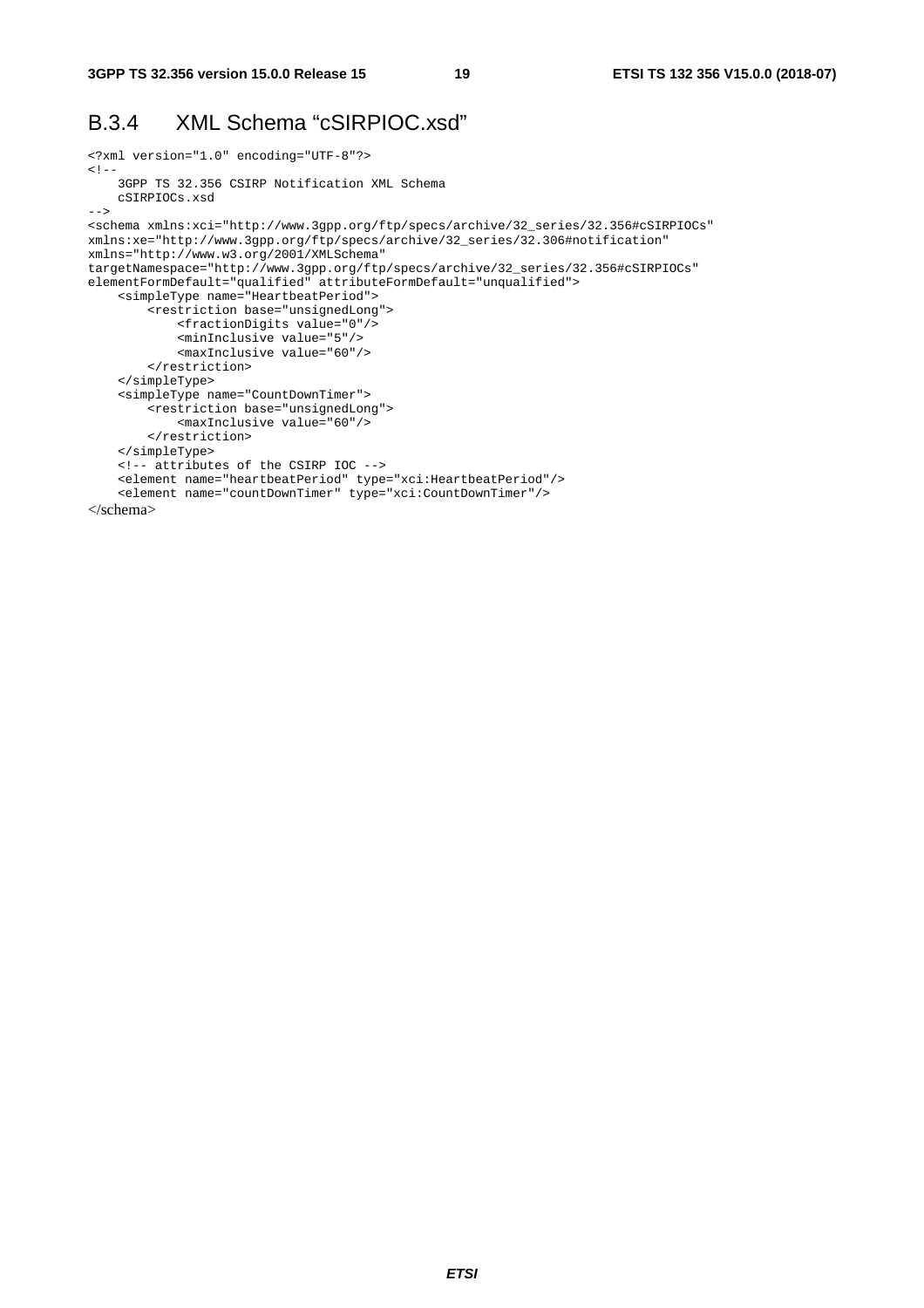### Annex C (normative): SOAP Solution Set

The overall architectural feature of CM IRP is specified in 3GPP TS 32.352 [6].

This clause specifies features that are specific to the SOAP SS.

### C.1 Architectural Features

#### C.1.1 Syntax for Distinguished Names and versions

The syntax of a Distinguished Name is defined in 3GPP TS 32.300 [9].

The version of this IRP is represented as a string (see also clause 3.1).

#### C.1.2 General

The SOAP 1.1 specification [14] and WSDL 1.1 specification [16] are supported.

The SOAP 1.2 specification [17] is supported optionally.

This specification uses "document" style in WSDL file.

This specification uses "literal" encoding style in WSDL file.

The filter language used in the SS is the XPath Language (see W3C XPath 1.0 specification [15]). IRPAgents may throw a FilterComplexityLimit fault when a given filter is too complex.

Relevant definitions are imported from the CSIRP XML definitions of Annex B.

This specification uses a number of namespace prefixes throughout that are listed in Table C.1.2.

#### **Table C.1.2: Prefixes and Namespaces used in this specification**

| <b>PREFIX</b>    | <b>NAMESPACE</b>                                                                |
|------------------|---------------------------------------------------------------------------------|
| (no prefix)      | http://schemas.xmlsoap.org/wsdl/                                                |
| soap             | http://schemas.xmlsoap.org/wsdl/soap/                                           |
| csIRPSystem      | http://www.3gpp.org/ftp/specs/archive/32_series/32.356#CSIRPSystem              |
| csIRPData        | http://www.3gpp.org/ftp/specs/archive/32_series/32.356#CSIRPData                |
| genericIRPSystem | http://www.3gpp.org/ftp/specs/archive/32_series/32.316#GenericlRPSystem         |
| ntflRPNtfSystem  | http://www.3gpp.org/ftp/specs/archive/32_series/32.306#NotificationIRPNtfSystem |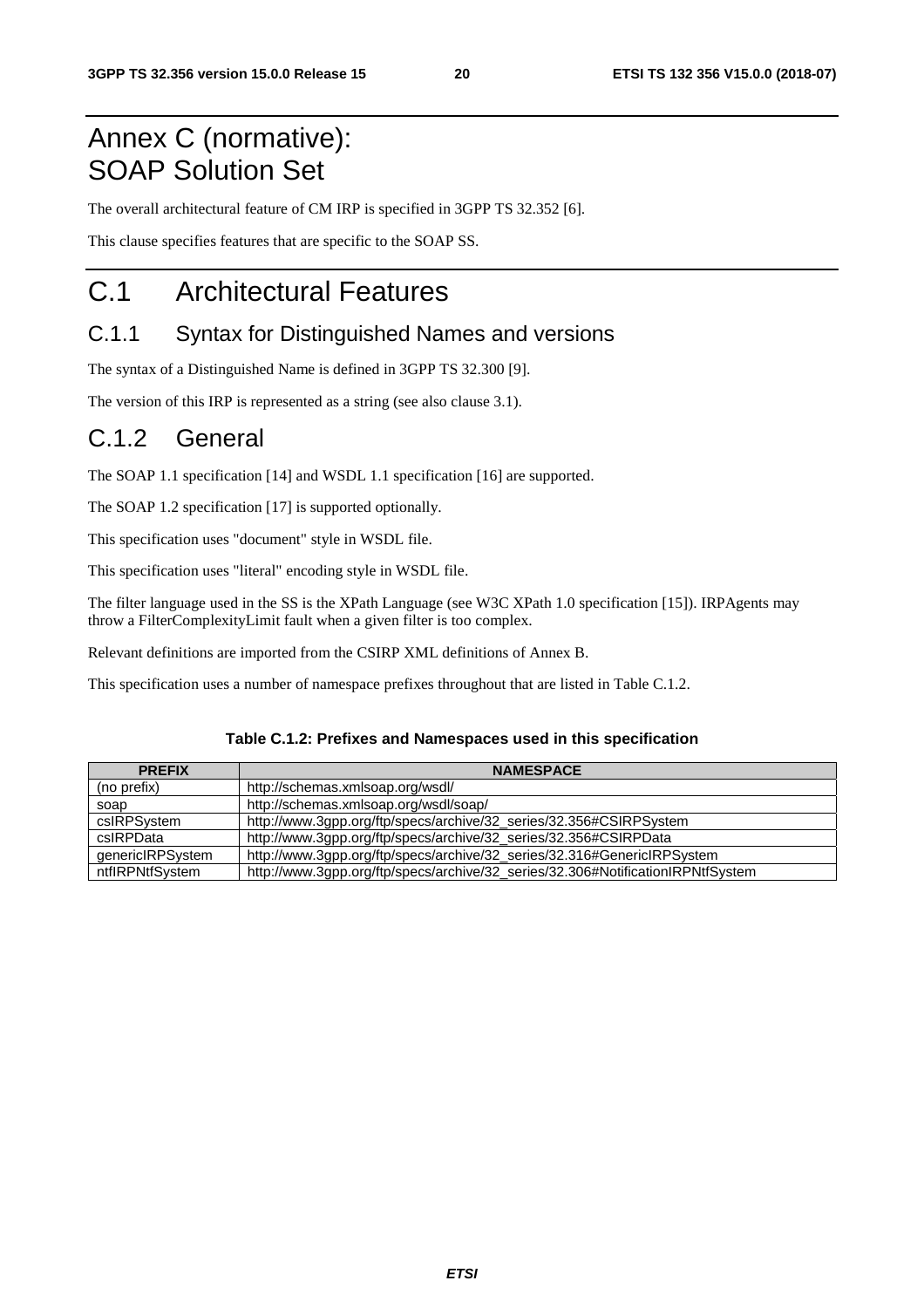### C.2 Mapping

#### C.2.1 Operation and Notification mapping

The CS IRP IS (3GPP TS 32.352 [6]) defines semantics of operation and notification visible across the Itf-N. Table C.2.1 indicates mapping of these operations and notifications to their equivalents defined in this SS.

| IS Operations in 3GPP TS 32.352 [6]                                                                                                                                                                                                                                              | <b>SS Operations</b> | <b>SS Port</b>         | Qualifier |  |
|----------------------------------------------------------------------------------------------------------------------------------------------------------------------------------------------------------------------------------------------------------------------------------|----------------------|------------------------|-----------|--|
| getHeartbeatPeriod                                                                                                                                                                                                                                                               | getHeartbeatPeriod   | NLIRPOperations1Port   | м         |  |
| <b>setHeartbeatPeriod</b>                                                                                                                                                                                                                                                        | setHeartbeatPeriod   | NLIRPOperations2Port   |           |  |
| triggerHeartbeat                                                                                                                                                                                                                                                                 | triggerHeartbeat     | NLIRPOperations1Port   | M         |  |
| InotifyHeartbeat                                                                                                                                                                                                                                                                 | notify (note 1)      | NotificationIRPNtfPort | M         |  |
| NOTE 1: The IS equivalent maps to an XML definition specified in Annex B, and this being an input parameter to the<br>operation notify under the port type ntflRPNtfSystem:NotificationIRPNtf and under the binding<br>ntflRPNtfSystem:NotificationIRPNtf of 3GPP TS 32.306 [7]. |                      |                        |           |  |

#### **Table C.2.1: Mapping from IS Operation to SS Equivalents**

#### C.2.2 Operation parameter mapping

The CS IRP IS (3GPP TS 32.352 [6]) defines semantics of parameters carried in the operations. The tables below show the mapping of these parameters, as per operation, to their equivalents defined in this SS.

#### **Table C.2.2.1: Mapping from IS getHeartbeatPeriod parameters to SS equivalents**

| <b>IS Operation parameter</b> | <b>SS Method parameter</b> | Qualifier |
|-------------------------------|----------------------------|-----------|
| <b>IheartbeatPeriod</b>       | <b>IheartbeatPeriod</b>    | м         |
| <b>Istatus</b>                | <b>status</b>              | м         |

#### **Table C.2.2.2: Mapping from IS setHeartbeatPeriod parameters to SS equivalents**

| <b>IS Operation parameter</b> | <b>SS Method parameter</b> | Qualifier |
|-------------------------------|----------------------------|-----------|
| <b>heartbeatPeriod</b>        | <b>IheartbeatPeriod</b>    | м         |
| status                        | status                     | м         |

**Table C.2.2.3: Mapping from IS triggerHeartbeat parameters to SS equivalents** 

| <b>IS Operation parameter</b> | <b>SS Method parameter</b> | Qualifier |
|-------------------------------|----------------------------|-----------|
| managerIdentifier             | managerIdentifier          | M         |
| status                        | <b>status</b>              | м         |

#### C.2.3 Notification parameter mapping

The CS IRP Notifications are defined in Annex B.

### C.3 Solution Set definitions

#### C.3.1 WSDL definition structure

Clause C.3.2 provides a graphical representation of the CS IRP service. Clause C.3.3 defines the services which are supported the CS IRP agent.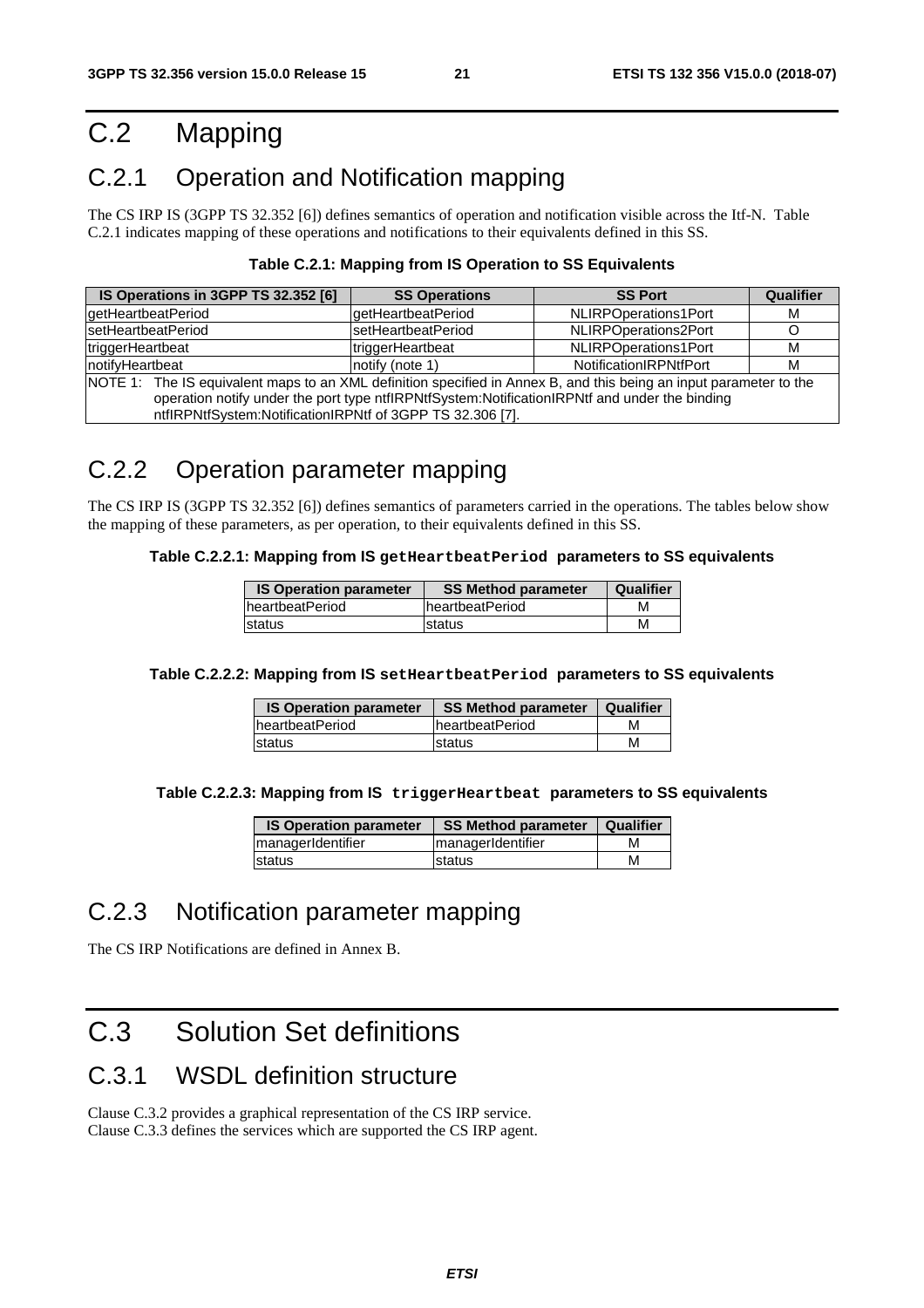#### C.3.2 Graphical Representation

The WSDL structure is depicted in Figure C.3.2 below, depicting port type, binding and service. The port type contains port type operations, which again contains input, output and fault messages. The binding contains binding operations, which have the same name as the port type operations. The binding connects to a port inside the service.



**Figure C.3.2: CSIRP SOAP Solution Set WSDL structure**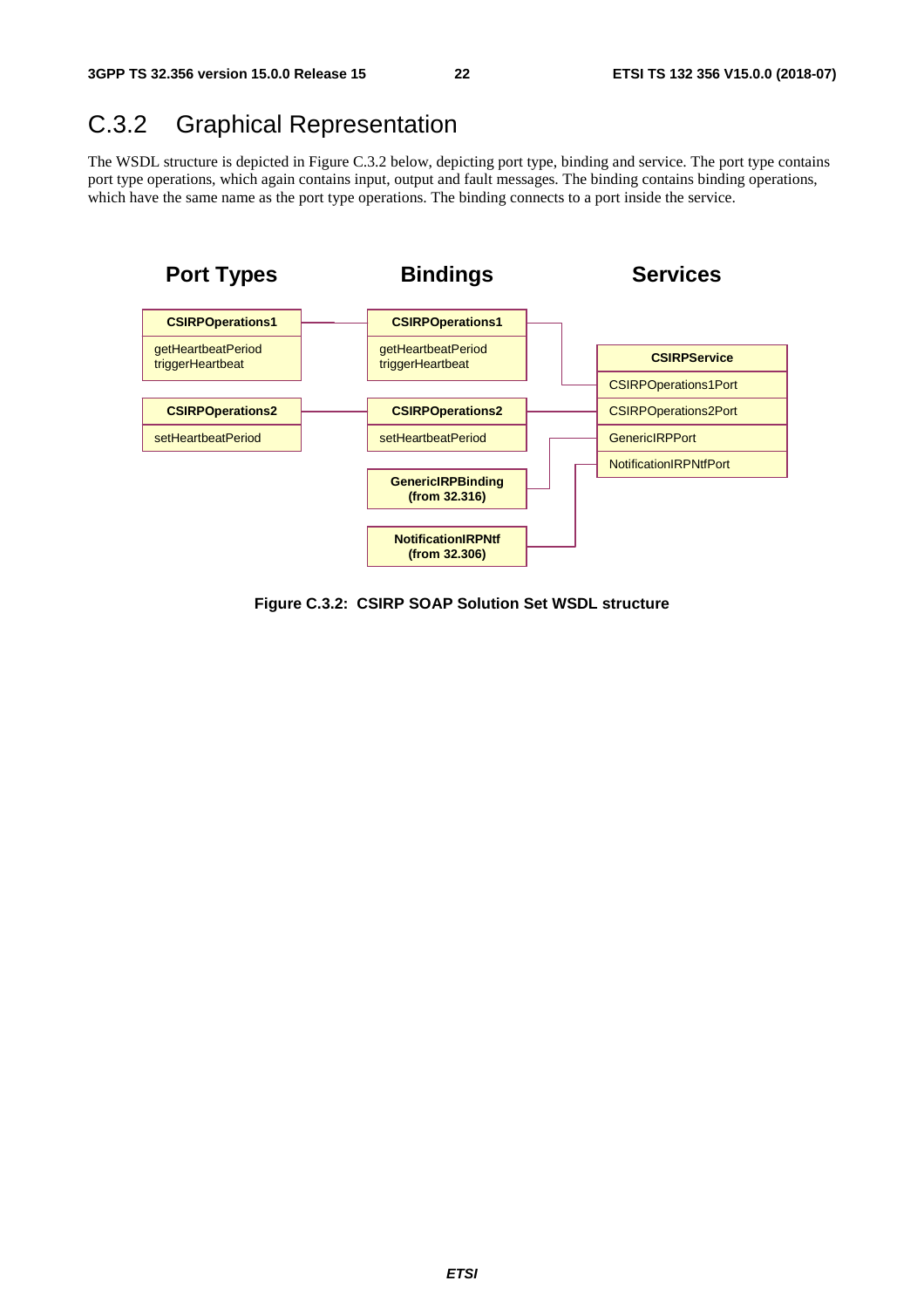#### C.3.3 WSDL specification "CSIRPSystem.wsdl"

```
<?xml version="1.0" encoding="UTF-8"?> 
<! --
     3GPP TS 32.356 Communication Surveillance IRP SOAP Solution Set 
--\sim<definitions xmlns="http://schemas.xmlsoap.org/wsdl/" 
xmlns:soap="http://schemas.xmlsoap.org/wsdl/soap/" 
xmlns:csIRPSystem="http://www.3gpp.org/ftp/specs/archive/32_series/32.356#CSIRPSystem" 
xmlns:csIRPData="http://www.3gpp.org/ftp/specs/archive/32_series/32.356#CSIRPData" 
xmlns:genericIRPSystem="http://www.3gpp.org/ftp/specs/archive/32_series/32.316#GenericIRPSystem" 
xmlns:ntfIRPNtfSystem="http://www.3gpp.org/ftp/specs/archive/32_series/32.306#NotificationIRPNtfSyst
em" 
targetNamespace="http://www.3gpp.org/ftp/specs/archive/32_series/32.356#CSIRPSystem"> 
   <import namespace="http://www.3gpp.org/ftp/specs/archive/32_series/32.316#GenericIRPSystem"/> 
   <import 
namespace="http://www.3gpp.org/ftp/specs/archive/32_series/32.306#NotificationIRPNtfSystem"/> 
   <types> 
     <schema targetNamespace="http://www.3gpp.org/ftp/specs/archive/32_series/32.356#CSIRPData" 
xmlns="http://www.w3.org/2001/XMLSchema"> 
       <!-- getHeartbeatPeriod Request --> 
       <element name="getHeartbeatPeriodRequest"> 
      \epsilon/element>
       <!-- getHeartbeatPeriod Response --> 
       <element name="getHeartbeatPeriodResponse"> 
         <complexType> 
           <sequence> 
             <element name="heartbeatPeriod" type="nonNegativeInteger"/> 
             <element name="status"> 
                <simpleType> 
                  <restriction base="string"> 
                    <enumeration value="OperationSucceeded"/> 
                    <enumeration value="OperationFailed"/> 
                  </restriction> 
                </simpleType> 
              </element> 
           </sequence> 
         </complexType> 
       </element> 
       <!-- getHeartbeatPeriod Fault --> 
       <element name="getHeartbeatPeriodFault"> 
         <simpleType> 
           <restriction base="string"> 
             <enumeration value="OperationFailed"/> 
           </restriction> 
         </simpleType> 
       </element> 
       <!-- triggerHeartbeat Request --> 
       <element name="triggerHeartbeatRequest"> 
         <complexType> 
           <sequence> 
             <element name="managerIdentifier" type="string"/> 
           </sequence> 
         </complexType> 
       </element> 
       <!-- xx Response --> 
       <element name="triggerHeartbeatResponse"> 
         <complexType> 
           <sequence> 
             <element name="status"> 
                <simpleType> 
                  <restriction base="string"> 
                    <enumeration value="OperationSucceeded"/> 
                    <enumeration value="OperationFailed"/> 
                  </restriction> 
                </simpleType> 
              </element> 
              <element name="failureReason" minOccurs="0"> 
                <simpleType> 
                  <restriction base="string"> 
                    <enumeration value="invalidManagerIdentifier"/> 
                    <enumeration value="operation_failed_invalid_input_parameter"/> 
                    <enumeration value="operation_failed_internal_problem"/> 
                  </restriction> 
                </simpleType>
```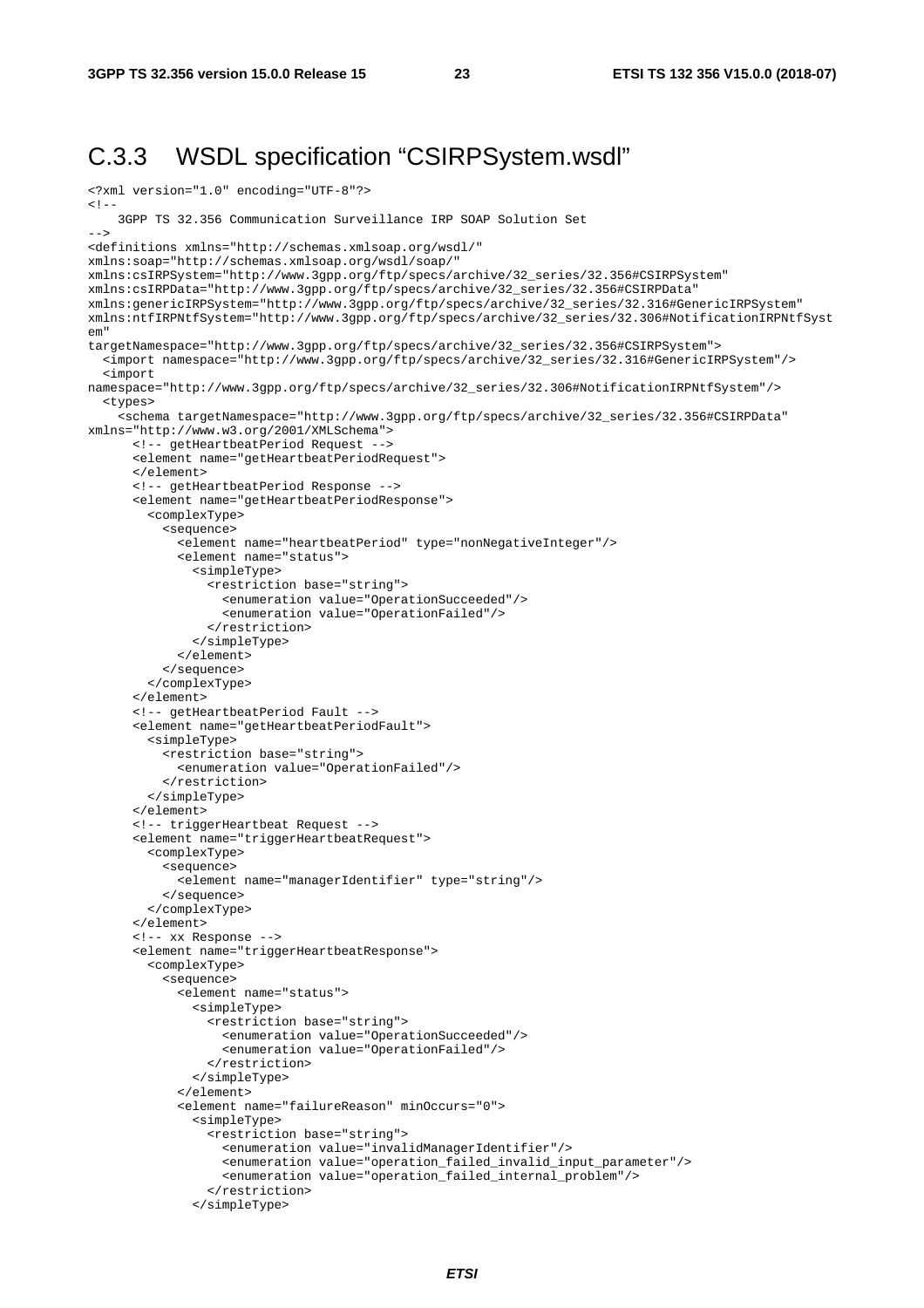</element> </sequence> </complexType> </element> <!-- triggerHeartbeat Fault --> <element name="triggerHeartbeatFault"> <simpleType> <restriction base="string"> <enumeration value="OperationFailed"/> </restriction> </simpleType> </element> <!-- setHeartbeatPeriod Request --> <element name="setHeartbeatPeriodRequest"> <complexType> <sequence> <element name="heartbeatPeriod" type="nonNegativeInteger"/> </sequence> </complexType> </element> <!-- setHeartbeatPeriod Response --> <element name="setHeartbeatPeriodResponse"> <complexType> <sequence> <element name="status"> <simpleType> <restriction base="string"> <enumeration value="OperationSucceeded"/> <enumeration value="OperationFailed"/> </restriction> </simpleType> </element> <element name="failureReason" minOccurs="0"> <simpleType> <restriction base="string"> <enumeration value="invalidHeartbeatPeriod"/> <enumeration value="conflictingHeartbeatPeriod"/> <enumeration value="operation\_failed\_invalid\_input\_parameter"/> <enumeration value="operation\_failed\_internal\_problem"/> </restriction> </simpleType> </element> </sequence> </complexType> </element> <!-- setHeartbeatPeriod Fault --> <element name="setHeartbeatPeriodFault"> <simpleType> <restriction base="string"> <enumeration value="OperationFailed"/> </restriction> </simpleType> </element> </schema> </types> <message name="getHeartbeatPeriodRequest"> <part name="parameter" element="csIRPData:getHeartbeatPeriodRequest"/> </message> <message name="getHeartbeatPeriodResponse"> <part name="parameter" element="csIRPData:getHeartbeatPeriodResponse"/> </message> <message name="getHeartbeatPeriodFault"> <part name="parameter" element="csIRPData:getHeartbeatPeriodFault"/> </message> <message name="triggerHeartbeatRequest"> <part name="parameter" element="csIRPData:triggerHeartbeatRequest"/> </message> <message name="triggerHeartbeatResponse"> <part name="parameter" element="csIRPData:triggerHeartbeatResponse"/> </message> <message name="triggerHeartbeatFault"> <part name="parameter" element="csIRPData:triggerHeartbeatFault"/> </message> <message name="setHeartbeatPeriodRequest"> <part name="parameter" element="csIRPData:setHeartbeatPeriodRequest"/> </message> <message name="setHeartbeatPeriodResponse"> <part name="parameter" element="csIRPData:setHeartbeatPeriodResponse"/>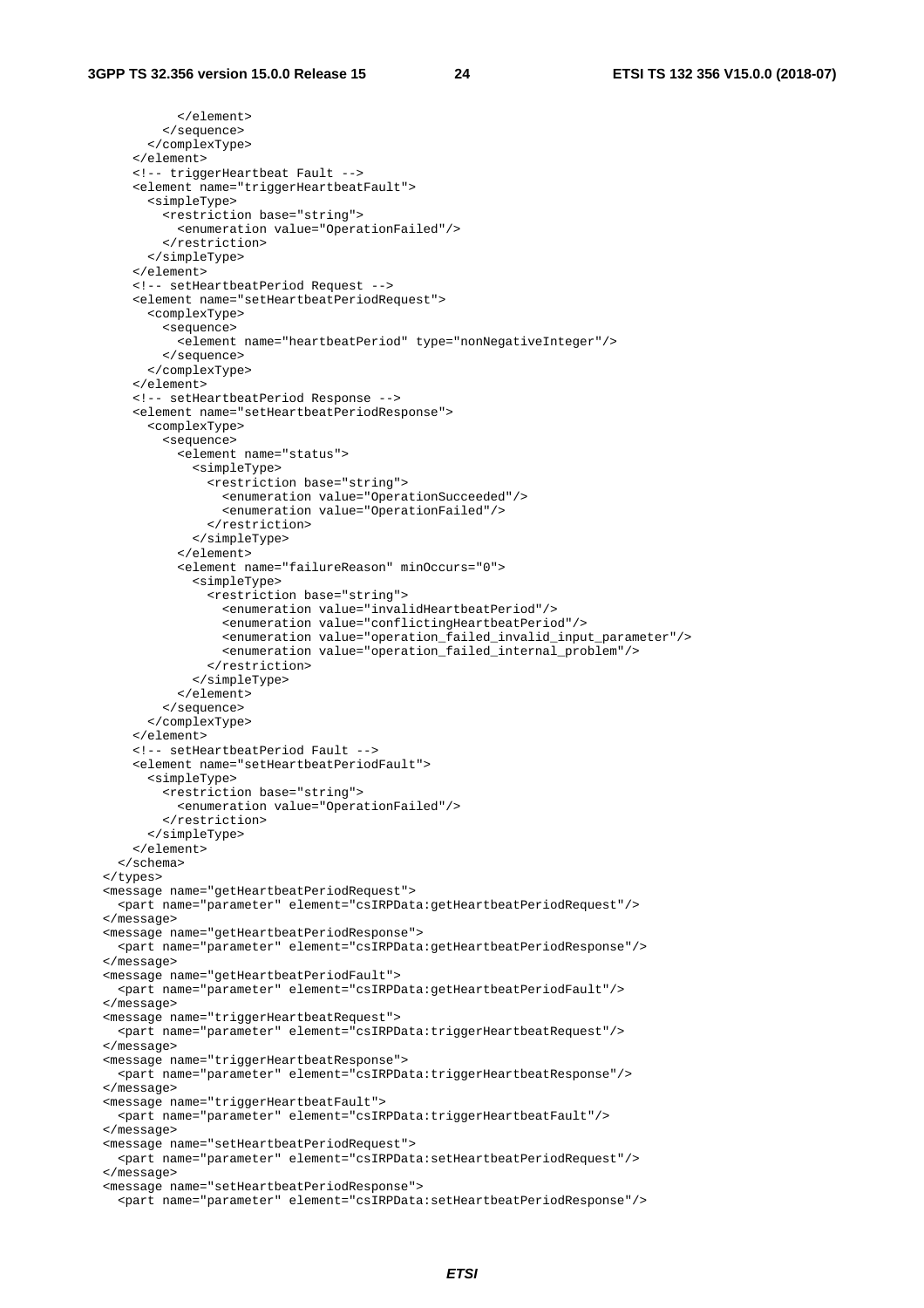#### **3GPP TS 32.356 version 15.0.0 Release 15 25 ETSI TS 132 356 V15.0.0 (2018-07)**

 </message> <message name="setHeartbeatPeriodFault"> <part name="parameter" element="csIRPData:setHeartbeatPeriodFault"/> </message> <portType name="CSIRPOperations1"> <operation name="getHeartbeatPeriod"> <input message="csIRPSystem:getHeartbeatPeriodRequest"/> <output message="csIRPSystem:getHeartbeatPeriodResponse"/> <fault name="getHeartbeatPeriodFault" message="csIRPSystem:getHeartbeatPeriodFault"/> </operation> <operation name="triggerHeartbeat"> <input message="csIRPSystem:triggerHeartbeatRequest"/> <output message="csIRPSystem:triggerHeartbeatResponse"/> <fault name="triggerHeartbeatFault" message="csIRPSystem:triggerHeartbeatFault"/> </operation> </portType> <portType name="CSIRPOperations2"> <operation name="setHeartbeatPeriod"> <input message="csIRPSystem:setHeartbeatPeriodRequest"/> <output message="csIRPSystem:setHeartbeatPeriodResponse"/> <fault name="setHeartbeatPeriodFault" message="csIRPSystem:setHeartbeatPeriodFault"/> </operation> </portType> <binding name="CSIRPOperations1" type="csIRPSystem:CSIRPOperations1"> <soap:binding style="document" transport="http://schemas.xmlsoap.org/soap/http"/> <operation name="getHeartbeatPeriod"> <soap:operation soapAction="http://www.3gpp.org/ftp/specs/archive/32\_series/32.356#getHeartbeatPeriod" style="document"/> <input> <soap:body use="literal"/> </input> <output> <soap:body use="literal"/> </output> <fault name="getHeartbeatPeriodFault"> <soap:fault name="getHeartbeatPeriodFault" use="literal"/> </fault> </operation> <operation name="triggerHeartbeat"> <soap:operation soapAction="http://www.3gpp.org/ftp/specs/archive/32\_series/32.356#triggerHeartbeat" style="document"/> <input> <soap:body use="literal"/> </input> <output> <soap:body use="literal"/> </output> <fault name="triggerHeartbeatFault"> <soap:fault name="triggerHeartbeatFault" use="literal"/>  $\epsilon$  / fault> </operation> </binding> <binding name="CSIRPOperations2" type="csIRPSystem:CSIRPOperations2"> <soap:binding style="document" transport="http://schemas.xmlsoap.org/soap/http"/> <operation name="setHeartbeatPeriod"> <soap:operation soapAction="http://www.3qpp.org/ftp/specs/archive/32\_series/32.356#setHeartbeatPeriod" style="document"/> <input> <soap:body use="literal"/> </input> <output> <soap:body use="literal"/> </output> <fault name="setHeartbeatPeriodFault"> <soap:fault name="setHeartbeatPeriodFault" use="literal"/> </fault> </operation> </binding> <service name="CSIRPService"> <port name="CSIRPOperations1Port" binding="csIRPSystem:CSIRPOperations1"> <soap:address location="http://www.3gpp.org/ftp/specs/archive/32\_series/32.356#CSIRP"/> </port> <port name="CSIRPOperations2Port" binding="csIRPSystem:CSIRPOperations2"> <soap:address location="http://www.3gpp.org/ftp/specs/archive/32\_series/32.356#CSIRP"/> </port>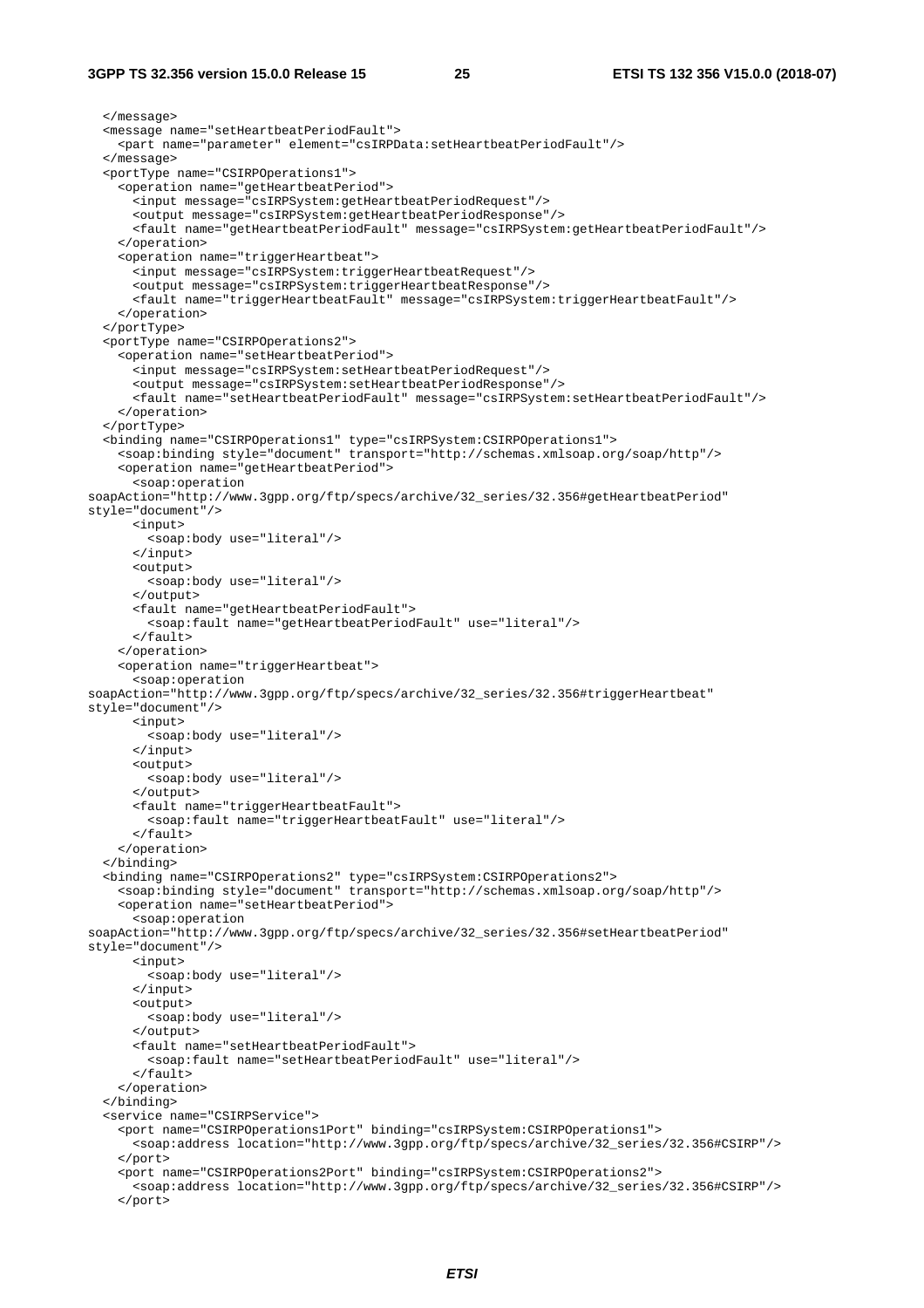<port name="GenericIRPPort" binding="genericIRPSystem:GenericIRPBinding"> <soap:address location="http://www.3gpp.org/ftp/specs/archive/32\_series/32.316#GenericIRP"/> </port> <port name="NotificationIRPNtfPort" binding="ntfIRPNtfSystem:NotificationIRPNtf">

```
 <soap:address 
location="http://www.3gpp.org/ftp/specs/archive/32_series/32.306#NotificationIRPNtf"/> 
    </port>
```

```
 </service>
```
</definitions>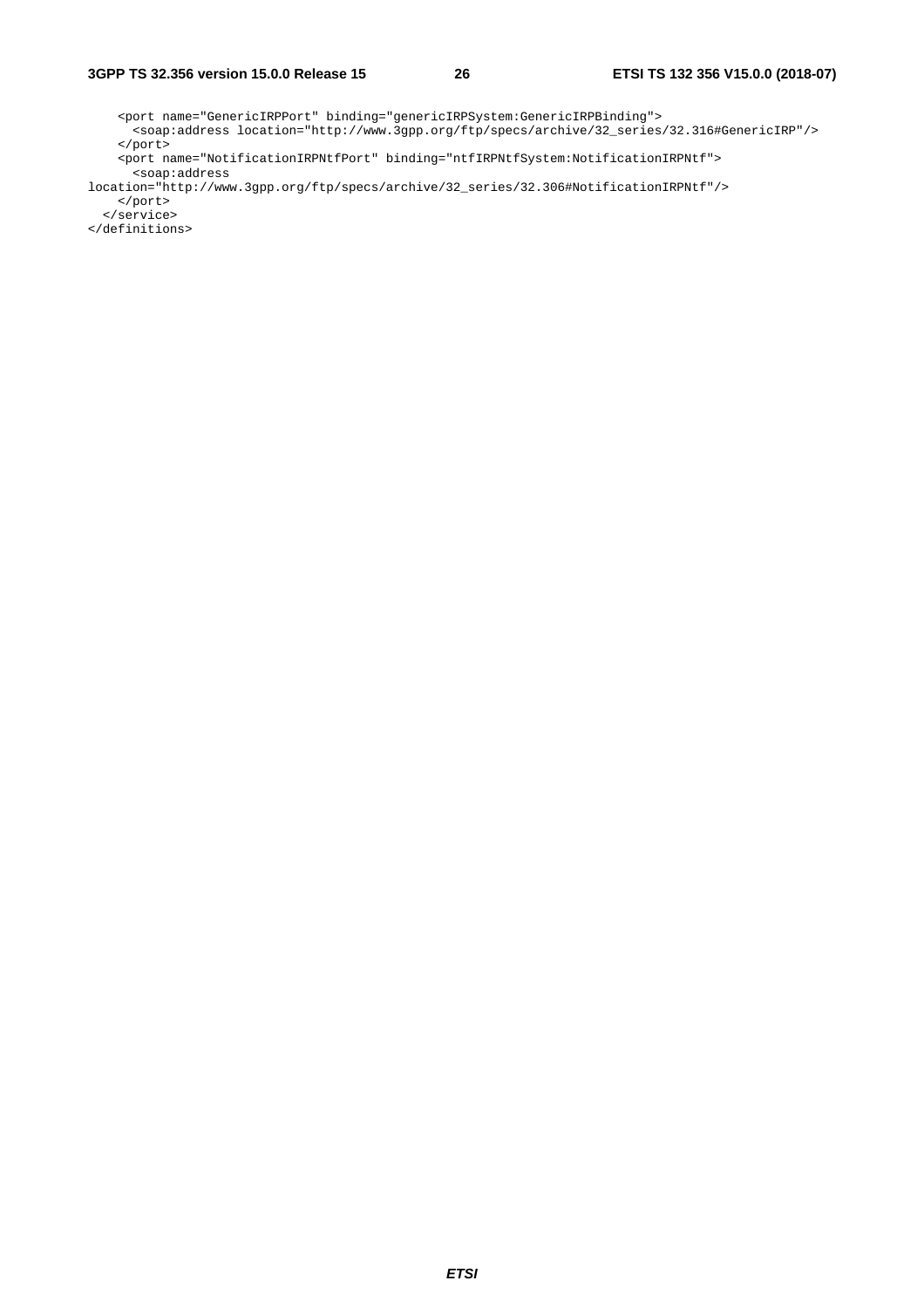### Annex D (informative): Change history

| <b>Change history</b> |                |             |           |            |     |                                                                                             |                    |
|-----------------------|----------------|-------------|-----------|------------|-----|---------------------------------------------------------------------------------------------|--------------------|
| <b>Date</b>           | <b>Meeting</b> | <b>TDoc</b> | <b>CR</b> | <b>Rev</b> | Cat | Subject/Comment                                                                             | <b>New version</b> |
| 2010-09               | SA#49          | SP-100512   | --        |            |     | Presentation to SA for Information<br>and Approval                                          | 1.0.0              |
| 2010-10               |                | --          | --        |            |     | Publication                                                                                 | 10.0.0             |
| 2012-09               | SA#57          |             |           |            |     | Automatic upgrade from previous<br>Release version 10.0.0                                   | 11.0.0             |
| 204-09                | SA#65          | SP-140559   | 001       |            |     | Update the link from Solution Set to<br>Information Service due to the end<br>of Release 12 | 12.0.0             |
| 2016-01               |                |             |           |            |     | Update to Rel-13 version (MCC)                                                              | 13.0.0             |
| 2016-06               | SA#72          | SP-160407   | 0002      |            | -IF | Update the link from IRP Solution<br>Set to IRP Information                                 | 13.1.0             |
| 2017-03               | SA#75          |             |           |            |     | Promotion to Release 14 without<br>technical change                                         | 14.0.0             |
| 2017-06               | SA#76          | SP-170502   | 0003      |            | -IF | Update the link from IRP Solution<br>Set to IRP Information Service                         | 14.1.0             |
| 2018-06               |                |             |           |            |     | Update to Rel-15 version (MCC)                                                              | 15.0.0             |